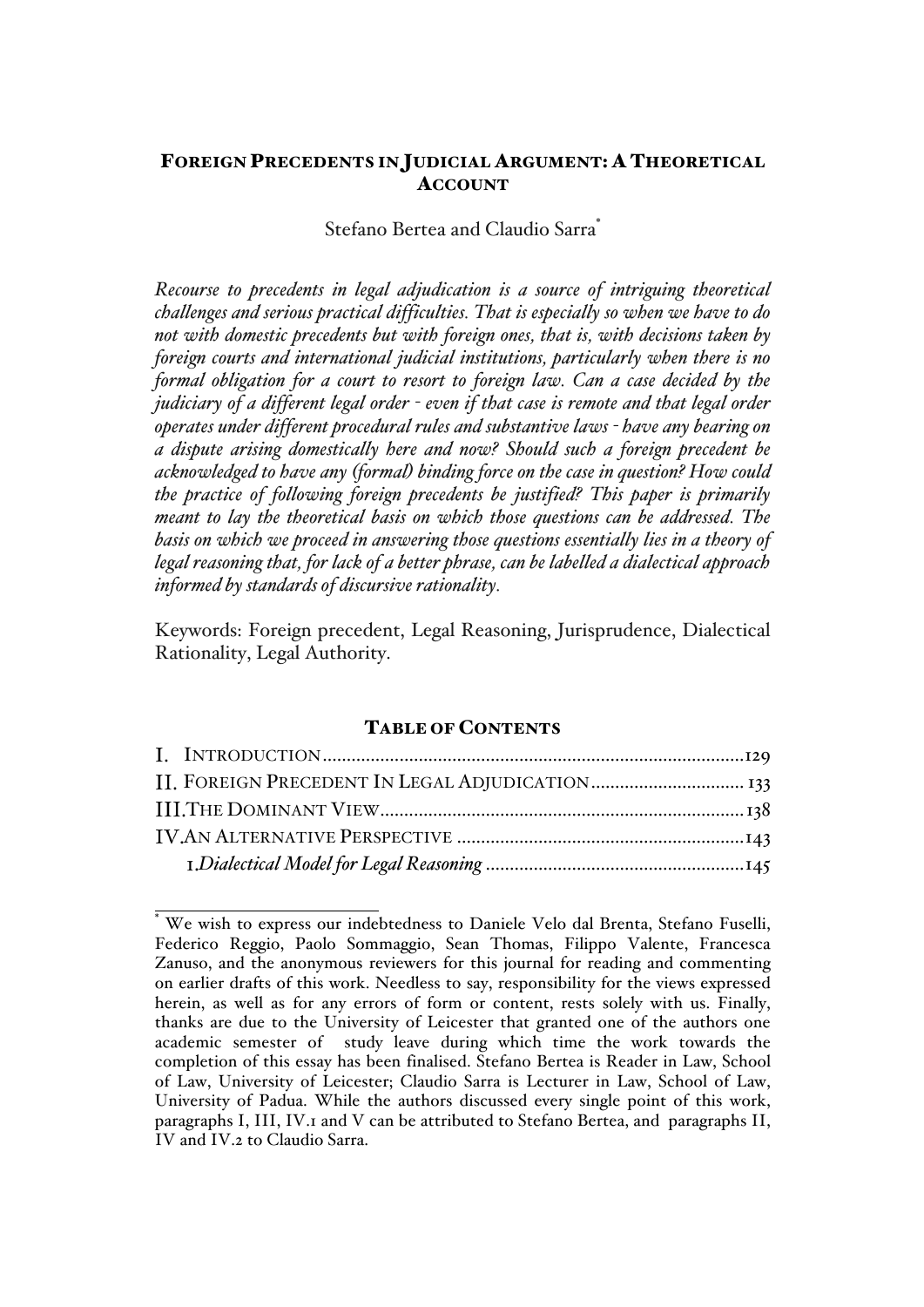#### I. INTRODUCTION

Precedents matter in law. To be sure, not every legal order attaches the same weight and significance to precedent, but none of them treats it as entirely insignificant: it stands as a cornerstone of common law systems, for example, while enjoying informal recognition in civil law systems. Under the doctrine of precedent, decisions taken by courts of higher rank in the judicial hierarchy, as well as earlier decisions by the same court, must also apply to later cases that fall within the purview of the same decision.<sup>1</sup> As much as the doctrine of precedent may be widely practiced and supported by a presumptively strong set of justificatory reasons, it has hardly commanded general acceptance. Recourse to precedents in legal adjudication is a source of intriguing theoretical challenges and serious practical difficulties.<sup>2</sup> That is especially so when we have to do not with domestic precedents but with foreign ones, that is, with decisions taken by foreign courts and international judicial institutions, particularly when there is no formal obligation for a court to resort to foreign law. Can a case decided by the judiciary of a different legal order - even if that case is

<sup>&</sup>lt;sup>1</sup> Precedents are traditionally said to have *vertical* effect when they bind lower courts and *horizontal* effect when they bind a court to its own earlier decisions (and the doctrine of precedent is correspondingly called vertical in the former case and horizontal in the latter). For an introduction to this distinction, see F Schauer, *Thinking Like a Lawyer*: *A New Introduction to Legal Reasoning* (Cambridge, Mass. Harvard University Press 2009), 36-7 and 41-4.<br><sup>2</sup> The doctrine of precedent has been a topic of extensive theoretical debate. Among

the most significant contributions to this debate are A Goodhart, 'Determining the *Ratio Decidendi* of a Case' (1930) 40 Yale Law Journal 161; A Goodhart, 'The *Ratio Decidendi* of a Case'(1959) 22 Modern Law Review 117; R Summers, 'Two Types of Substantive Reasons: The Core of a Theory of Common-Law Justification' (1978) 63 Cornell Law Review 707; J Raz, *The Authority of Law: Essays on Law and Morality* (OUP 1979), 180; N MacCormick, 'Why Cases Have *Rationes* and What These Are' in L Goldstein (ed), *Precedent in Law* (Clarendon Press 1987), 155; M Moore, 'Precedent, Induction, and Ethical Generalization', in L Goldstein (ed), *Precedent in Law* ( Clarendon Press 1987), 183; S Perry, 'Judicial Obligation, Precedent and the Common Law' (1987) 7 Oxford Journal of Legal Studies 215; F Schauer, 'Precedent' (1987) 39 Stanford Law Review 571; S Perry, 'Second-Order Reasons, Uncertainty and Legal Theory' (1989) 62 Southern California Law Review 913; L Alexander, 'Precedent' in D Patterson (ed), *A Companion to the Philosophy of Law and Legal Theory*, (Blackwell 1996), ; B Levenbook, 'The Meaning of a Precedent' (2000) 6 Legal Theory 185; G Lamond, 'Do Precedents Create Rules?' (2005) 15 Legal Theory 1; F Schauer, 'Authority and Authorities' (2008) 94 Virginia Law Review 1931; and G Lamond, 'Persuasive Authority in the Law' (2010) XVII The Harvard Review of Philosophy  $16 - 35$ .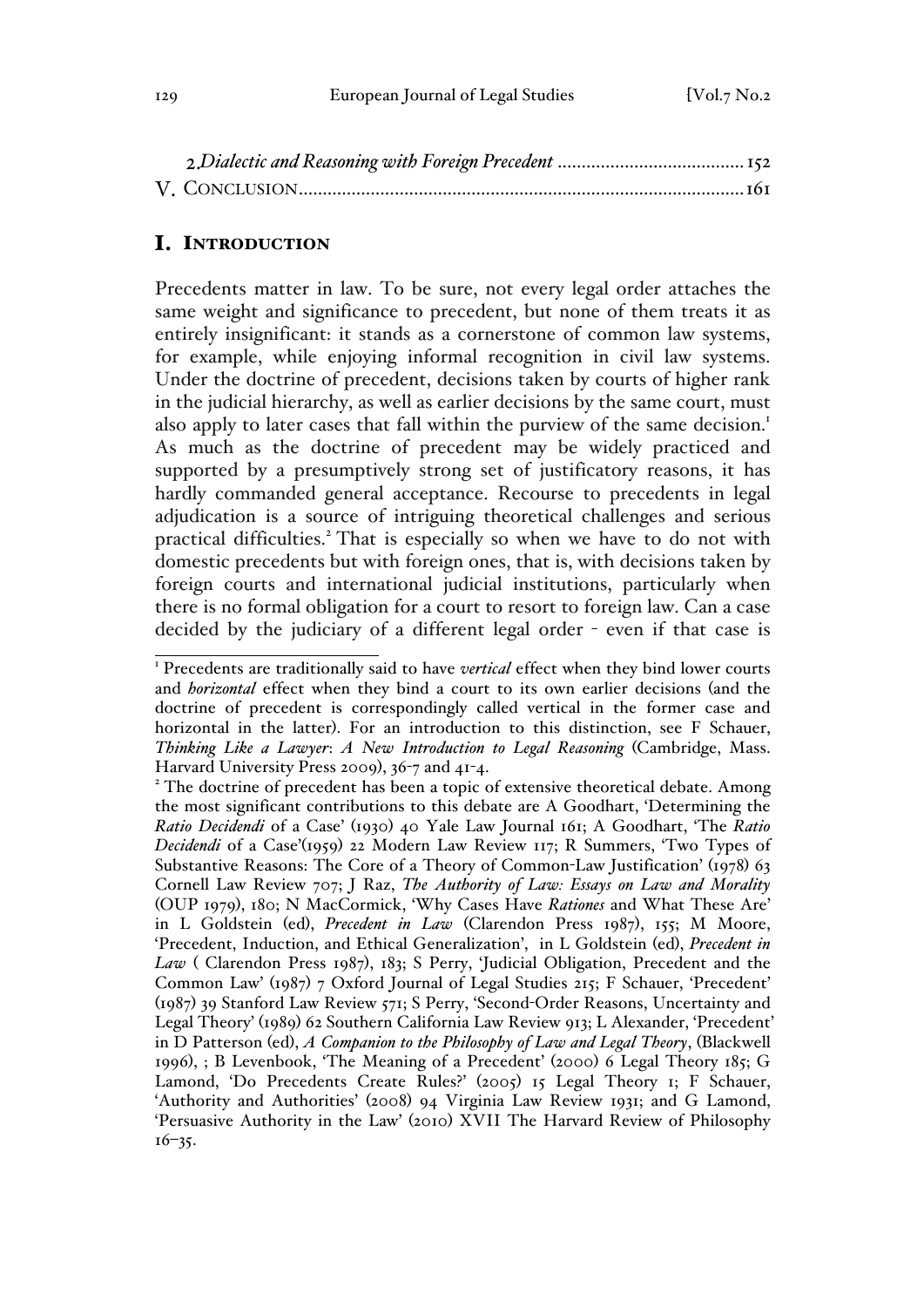remote and that legal order operates under different procedural rules and substantive laws - have any bearing on a dispute arising domestically here and now? More to the point, should such a foreign precedent be acknowledged to have any (formal) binding force on the case in question? And how could the practice of following foreign precedents be justified? These are but a few of the main questions raised by appeal to precedents set in other jurisdictions.

Whereas answering these questions is not just of theoretical significance especially today, issues concerning the use of foreign precedents in judicial decision-making are practically relevant, as international economic transactions and transnational social interactions are multiplying, and with them the potential for legal disputes involving actors from different legal orders - this paper is primary meant to lay the theoretical basis on which one can make sense of the use of foreign precedents in domestic adjudication. More specifically, the central question for us will be: What role, if any, should foreign precedents have in domestic adjudication? The basis on which we proceed in answering that question fundamentally lies in a theory of legal reasoning. We will be arguing, in other words, that in order to determine whether and why foreign precedents should be relied on, it is essential to have a correct grasp of the nature of reasoning in law. This is to say that we proceed from the premise that for an insightful account of the *practice* of recourse to foreign precedent in judicial decisionmaking, we will first need a *theory* of both law and reasoning.

For lack of a better phrase, the theoretical framework we set up in this essay will be labelled a dialectical approach informed by standards of discursive rationality. We call the approach 'dialectical' because it conceives of legal reasoning as an exchange of arguments concerning what given subjects ought to do in a specific context. The structure of legal reasoning will accordingly be understood as shaped by discussions between individuals who defend conflicting claims and argue against one another. This also means that legal reasoning is an essentially context-dependent activity: the specific forms taken by sound legal reasoning depend heavily on, and so are largely defined by, how actual interactions proceed among those who take part in the argumentative exchanges constitutive of legal reasoning in a courtroom, typically the judge, the prosecutor, and the parties to a dispute.<sup>3</sup> Therefore, no adequate account of legal reasoning can

<sup>&</sup>lt;sup>3</sup> Our stipulation in this essay is that the actors in courtroom proceedings are the judge, the prosecutor, and the parties. We are aware that the prosecutor's role is absent from a number of legal systems and types of legal proceeding. In addition, it may be that a mediator or arbitrator, replaces the judge in some proceedings. So, we ask the reader to bear in mind that our argument may need some adjustment when set in the context of legal orders and proceedings where some of the actors we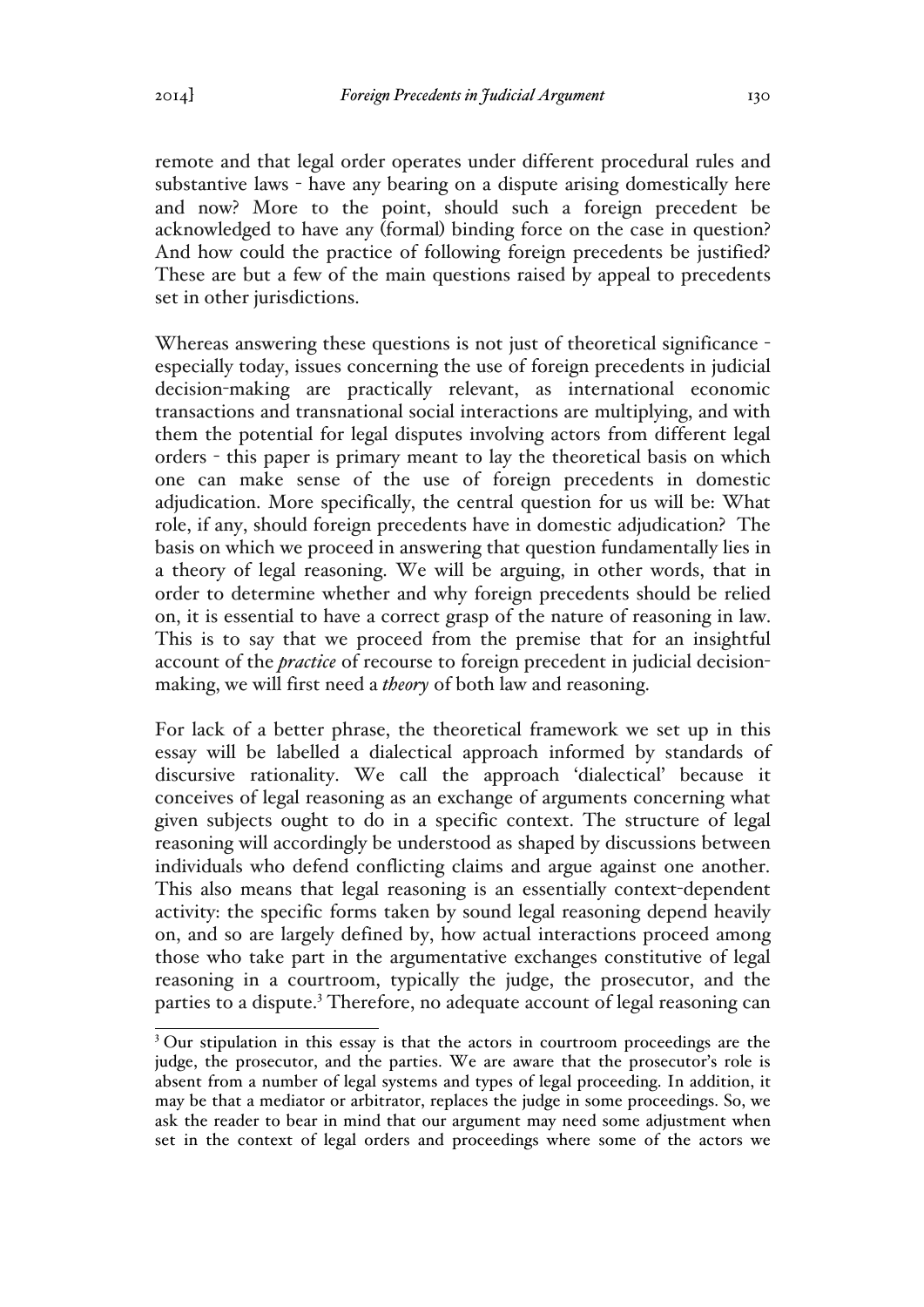be provided while neglecting the argumentative moves and strategies of actual discussants in a courtroom. But, on the other hand, the contextdependence is not radical, and so neither is the indeterminacy of the processes of reasoning in law. That is because sound legal reasoning unfolds in a space whose outlines are broadly framed in advance by a set of general rational standards which we call the principles of discursive rationality. These rational standards governing legal reasoning are so described - as principles of *discursive* rationality - because their content is owed to the necessary presuppositions underpinning the communicative interactions between parties in a legal proceeding (which parties can for all practical purposes be equated with discussants, or participants in a discussion). So, as much as legal reasoning may be context-sensitive, its exercise in any specific instance and context will still be bound by general standards of reason. Hence the label we have chosen for our account as offering a dialectical approach to legal reasoning shaped by principles of discursive rationality.

This approach issues from two theoretical streams: on the one hand, we find the tradition emphasising the dialectical element of reasoning in law, on the other hand, there is the tradition conceiving practical reasoning as a discursive practice. Our study is, thus, meant to combine two existing traditions of legal thoughts that so far have largely proceeded independently from one another and yet, we think, can be made to work together towards a better understanding of legal adjudication. Whilst the theoretical framework we introduce builds on views that have already been championed by others, the combination of ideas offered here has not been discussed in any systematic way before. The originality of the argument is due to the (novel) effort to defend a view combining a universalist element - the claim that certain general, inescapable principles exist which govern any form of reasoning aimed at settling legal disputes - with a contextsensitive and, ultimately, particularistic dimension - the conceptual scheme that characterises dialectical approaches to practical reasoning. This makes our conception at once universalistic and particularistic: Kantian in the former sense, Aristotelian in the latter. For, on the one hand, we draw on the idea of necessary preconditions of deliberation, qua specific form of action, which is an idea central to Kant's practical philosophy; on the other hand, we look to dialectic, which is an idea that finds a most comprehensive and sophisticated treatment in Aristotle's body of work.

 $\overline{a}$ mention are absent or are replaced by others. But we are inclined to believe that the required adjustments do not entail any revision of the main argument we offer or of the central claims we defend. Finally, by way of terminological clarification, by 'parties' we mean not only the actual persons asserting claims against each other in a dispute but also their counsel.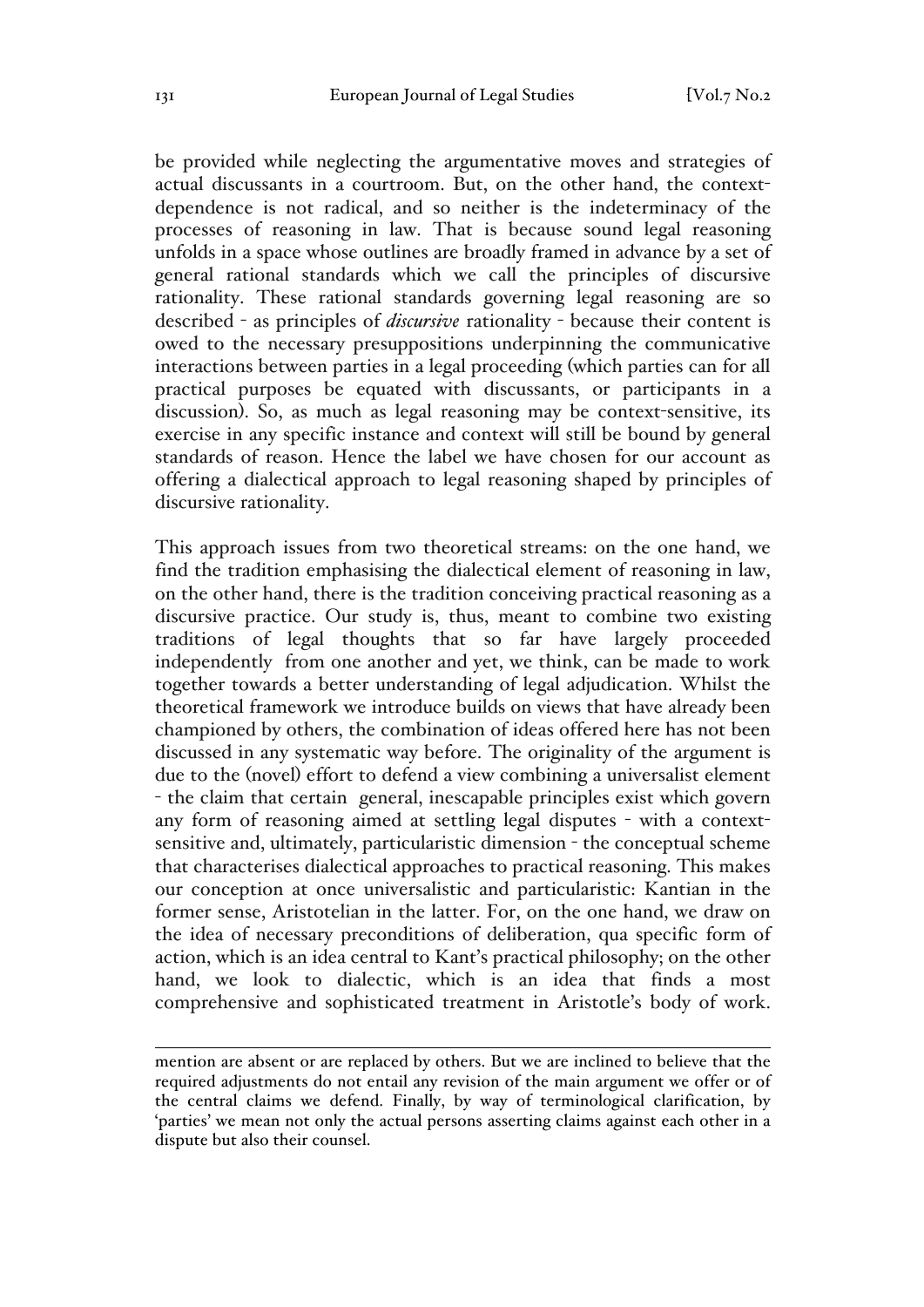This may give rise to the impression that we are looking at an impossible portmanteau theory seeking to bring together two irreconcilable stances (the universalistic and the particularistic), which are rooted in two traditions (the Kantian and the Aristotelian) conventionally regarded as incompatible. <sup>4</sup> However, that is only an impression, because the two aspects of the theory (the dialectic one and the discursively rational one) are welded by way of a unifying element through which we seek to explain legal reasoning as an activity based on discussion. This notion of discussion, as properly understood and carried out, provides us with a model that functions as both a heuristic device and a normative-practical tool enabling different parties to work out their controversies by reasoning about the issues in question. What this theoretical framework translates to is not an algorithm but a conceptual scheme within which to reason in law. So, while the framework itself is context-*independent* (it relies on constitutive principles that apply everywhere across the board for any kind of argumentative discussion), its *use* is going to be necessarily context*dependent*, for there is no discussion that can take place *in abstracto*, independently of the interests, contents, and conceptions that the parties bring to the table. It is in this way that dialectic, as an enabling framework for discussion, can secure the unity and coherence of a general theory of legal reasoning, a theory in light of which one can explain the nature of recourse to foreign precedent in domestic judicial adjudication, while laying out the conditions subject to which such recourse can be justified.

The argument we are making is organised as follows. We begin (in Section II) by introducing the current debate over the practice of relying on foreign precedent in legal adjudication. Then (in Section III) we show that the dominant view - which tends to consider that use questionable, permitting it only under strict conditions - implies a given conception of reasoning in law. We run through the theoretical assumptions underlying the dominant view and finally (in Section IV.) we introduce an alternative account - a dialectical approach to legal issues informed by the idea of discursive rationality. The account will be used to support the conclusion that there is nothing either puzzling or objectionable about the appeal to foreign precedents in law, provided that the foreign precedent a court plans to invoke in its decision is discussed and tested for relevance by the prosecutor and the parties through the adversarial procedures that frame a legal proceeding. The argument so laid out does not amount to a complete theory of foreign precedents to be sure, but it does at least offer a broad

<sup>4</sup> The otherwise widespread view that the Kantian tradition and the Aristotelian tradition of practical philosophy are incompatible, or even conflicting, has recently been challenged in C. Korsgaard, *Self-Constitution* (Oxford University Press 2009), 14 in a convincing way.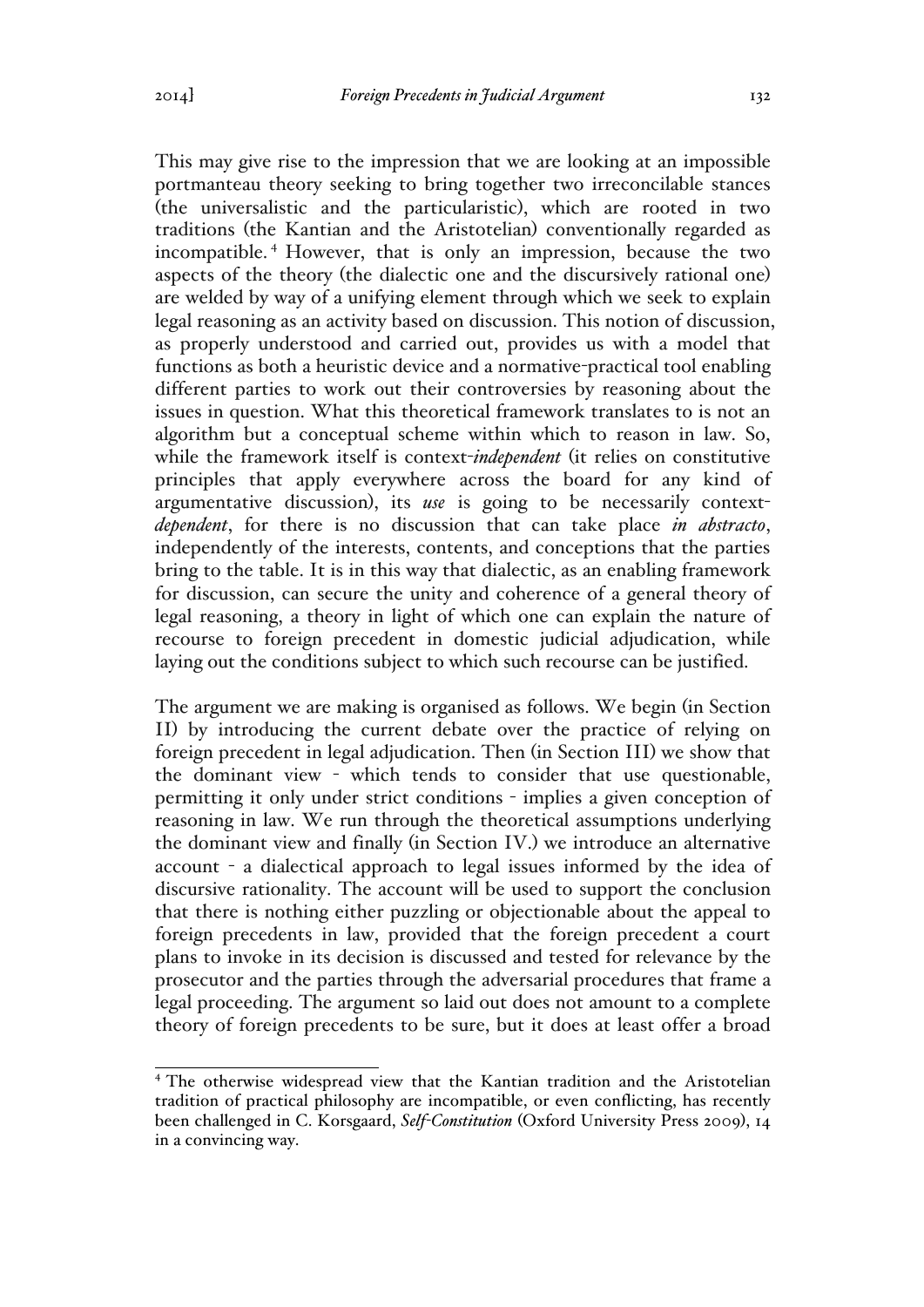conceptual framework within which such a comprehensive theory can be worked out.

# FOREIGN PRECEDENT IN LEGAL ADJUDICATION

In several legal systems around the world recourse to foreign case law in domestic legal adjudication is both a recurrent occurrence and a novel development.<sup>5</sup> For a long time, institutions entrusted with adjudication in colonies have looked to the case law of the relative imperial states - and in particular to the case law of those countries' highest courts - especially in deciding disputes not covered by domestic statutes and precedents. Over time, this international judicial communication has progressively become bidirectional, so much so that today the courts in one country will find themselves at the same time drawing on the case law of those in another and seeing their own case law invoked by courts in countries elsewhere in the world. <sup>6</sup> In addition, with the establishment of international institutions and transnational orders having their own adjudication systems (as in the case of the EU and the WTO), national courts have found themselves engaging in different ways and to different degrees with the jurisprudence (or case law) of the international courts attached to those institutions and orders. At the same time, international courts have reciprocated, at least occasionally, by taking national legal practices and case law into account in their own opinions.7

<sup>&</sup>lt;sup>5</sup> Countless cases are decided by appeal to foreign precedents in different areas of law. Worthy of mention among them are, in the United States: *New York v. United States*, 326 U.S. 572 (1946); *Filartiga v. Pena-Irala,* 630 F.2d 876 (2nd Cir. 1980); *Kadic v. Karadzic*, 70 F.3d 232 (2nd Cir. 1995); *Abebe-Jira v. Negewo*, 72 F.3d 844 (11th Cir. 1996); *Printz v. United States*, 521 U.S. (1997); *Washington v. Glucksberg*, 521 U.S. 721 (1997); *Knight v. Florida*, 528 U.S. 990 (1999); and *Lawrence v. Texas*, 539 U.S. 558 (2003); in South Africa: *State v. Makwayanyane*, 1995 (3) SALR 391; *State v. Zuma*, 1995 (2) SALR 642; *Ferreira v. Levin*, 1996 (1) SALR 984; *Shabalala v. Attorney-General, Transvaal*, 1996 (1) SALR 725; and *State v. Coetzee*, 1997 (3) SALR 527; in Canada: *Calder v. Attorney General of British Columbia* [1973] S.C.R. 313 and *Van der Peet v. The Queen*  [1996] 2 S.C.R. 507; in the United Kingdom: *Derbyshire County Council v Times Newspapers Ltd*. [1992] UKHL 6; and, in Italy: Corte di Cassazione, sent. 14488/2004, and Corte di Cassazione, sent. 21748/2007.

 $6$  For a detailed introduction to this evolution in the use of foreign precedents around the world, see A Slaughter, 'A Global Community of Courts' (2003) 44 Harvard International Law Journal 191 and G De Vergottini, *Oltre il Dialogo tra le Corti: Giudici, Diritto Straniero, Comparazione* (Il Mulino 2010). See also S Levinson, 'Looking Abroad When Interpreting the U.S. Constitution: Some Reflections' (2004) 39 Texas International Law Journal, 353; C G Nucera, 'L'Influence du Precedent Étranger sur le Juge National' (2009) 1 *Diritto e Impresa/Europa* 32.

<sup>7</sup> Paradigmatic in this respect is the relationship that has gradually developed, over the course of several judgments, between the European Court of Justice and the constitutional courts of EU member states.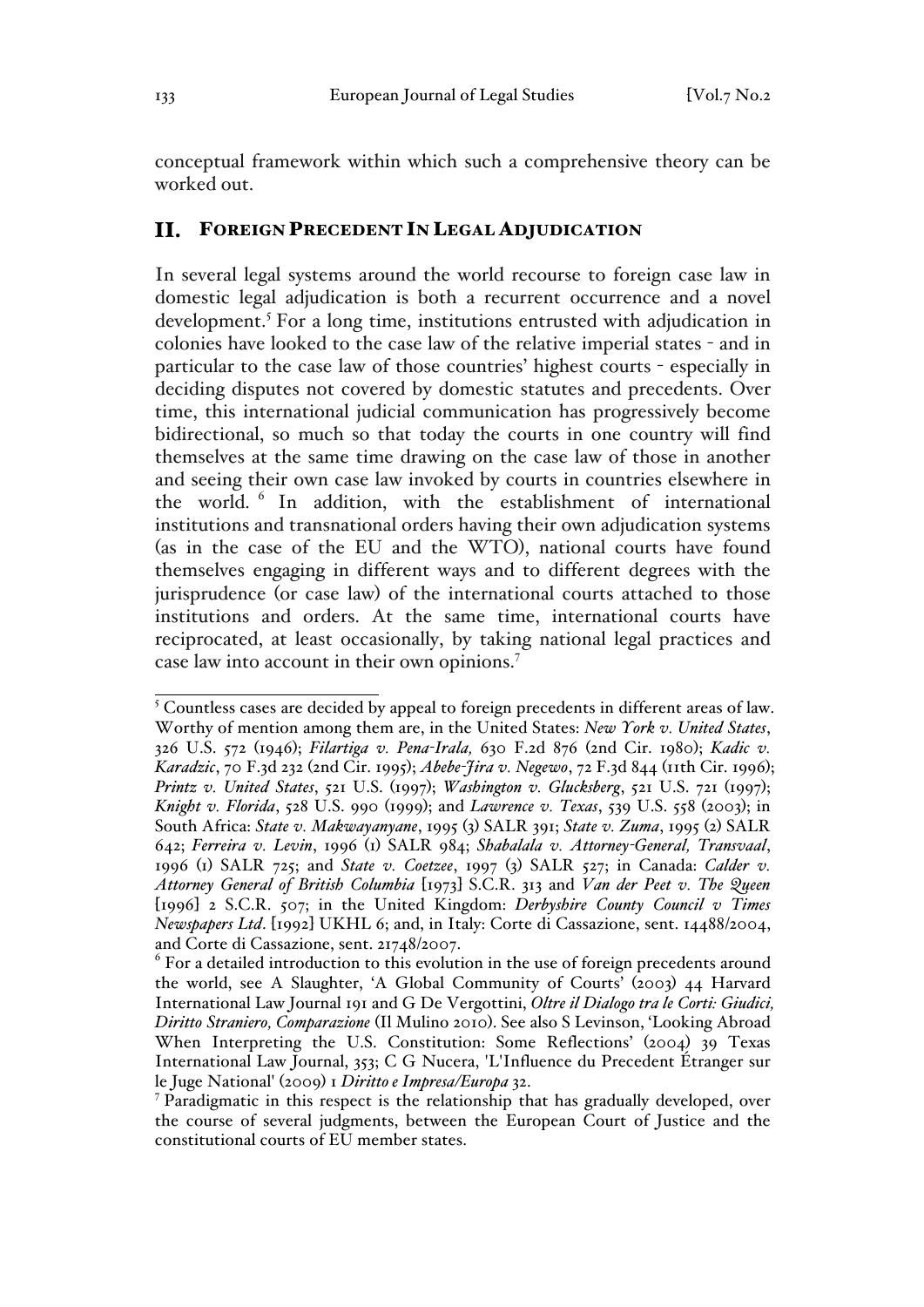There is a quite important point that bears mentioning in regard to the role those courts play in the development of transnational orders. Sometimes a transnational court is created in order for a set of principles enshrined in a treaty to have concrete meaning and application, and yet no code or statute can be found that will fill up the space between the sweeping principled assertion (as in the European Convention on Human Rights) and its specific instantiations. What follows is a great deal of room for manoeuvre in determining whether something is prohibited under those principles. One can appreciate, then, how important it becomes, in this sort of situation, to be able to rely on a settled use of precedents, as well as on local judicial practice, in dealing with the adjudication of rights. And this also shows why it makes sense for judicial decisions to travel across jurisdictions: supranational courts can draw on those local practices in backing up their own opinions, thus packaging together a more general and cohesive set of rules and principles that national courts can in turn invoke as binding. Foreign precedents have thus become the basis for a complex multi-directional development in the development of many legal systems.

As these preliminary remarks suggest, recourse to foreign jurisprudence is not a monolithic practice but rather an internally differentiated one. At one extreme we find courts simply pointing out a precedent from abroad, and they may even do so in generic terms.<sup>8</sup> At the other extreme, we find courts genuinely engaging with foreign jurisprudence. This engagement may in turn take different forms: it may consist in a court drawing on precedents from other legal systems without interacting with their judiciary on the merits of the decisions, or it may consist in an actual 'dialogue', where courts in different countries governed by different legal systems consciously participate in what can be regarded as a form of collective deliberation leading to the settlement of a legal issue.<sup>9</sup> There is

 $8$ This practice can be observed, for example, in the decision rendered in the United States in *Atkins v. Virginia*, 536 U.S. 304 (2002). 9 This was the practice followed in the South African cases *Du Plessis v. De Klerk*, 1996

<sup>(</sup>3) SALR 850; *State v. Solberg*, 1997 (4) SALR 1176; *Premier, Kwazulu-Natal v. President of the Republic of South Africa*, 1996 (1) SALR; *Bernstein v. Bester*, 1996 (2) SALR 751; and *Minister of Finances v. Van Heerden*, 2004 (11) BCLR 1125, to name but a few. The 'dialogue' metaphor is a metaphor widely used today in legal doctrine in order to give a unitary account to the many different ways in which courts ultimately resort to foreign legal contents. In keeping pace with a widespread doctrinal tradition (that is well summarised in G De Vergottini, *Oltre il Dialogo tra Corti: Giudici, Diritto Straniero, Comparazione,* (Il Mulino 2010), for instance),we use the metaphor to refer only to the situation in which different courts belonging to formally distinct legal systems mutually refer to the precedents established by other courts in a consistent way, by so contributing to set up a procedure of 'informal collective' adjudication, so to speak,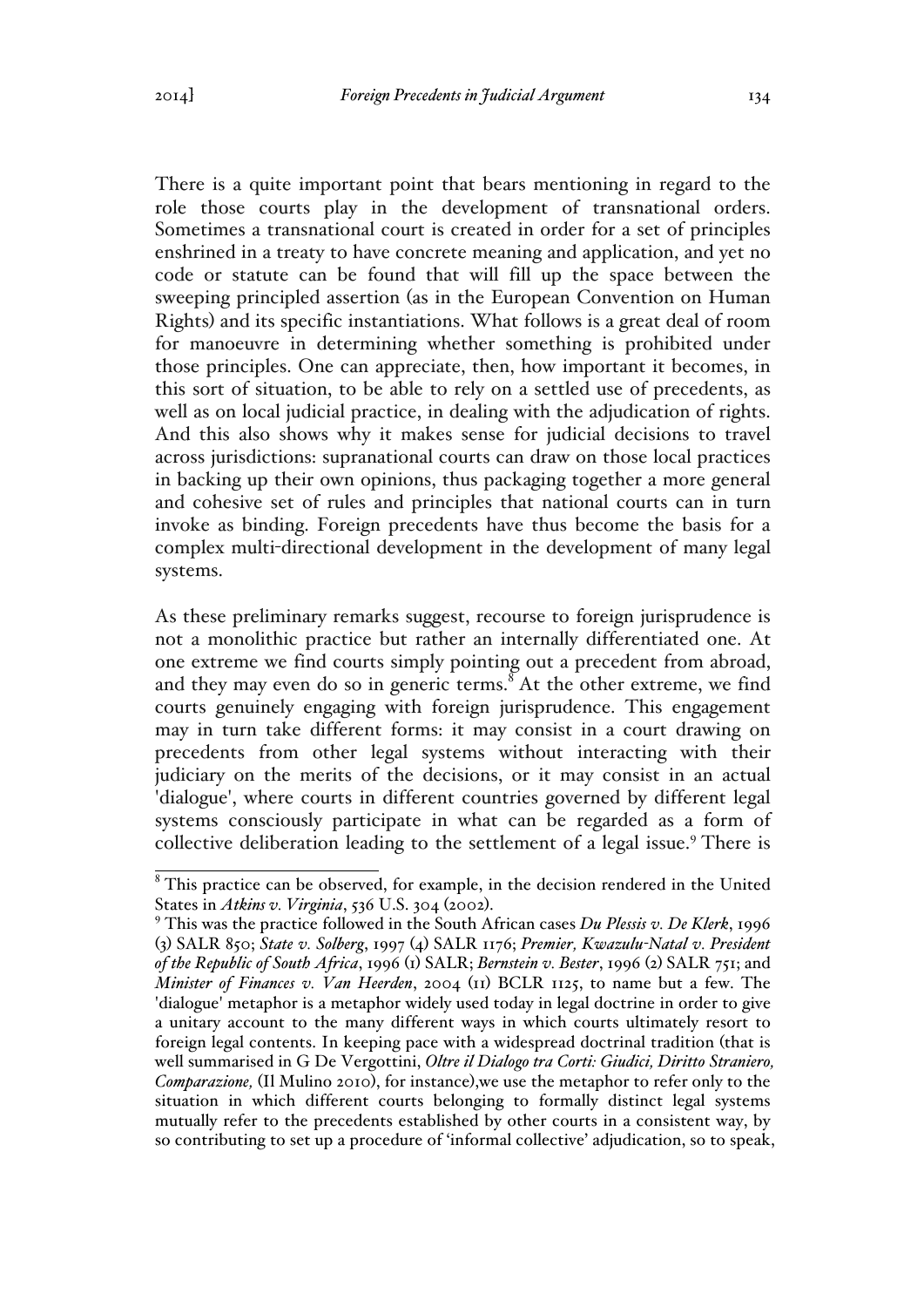authentic cooperation among courts in this scenario, in that they operate in different legal systems and so are not bound by any formal hierarchical relationship. Forms of mutual recognition and even cross-citation (the previously mentioned practice where courts in one legal system resort to precedents set in a different system, and at the same time see their own precedents invoked by courts in that other system) may thus emerge.

The practice of relying on foreign precedents, therefore, reveals itself to be a variegated and multifaceted phenomenon. Yet, for all this diversity, the practice can also be observed to share at least two elements common to all its forms. In the first place, in order for courts in different legal systems to be able to interact - whatever form such interaction may take (mere citation, one-way engagement, or genuine 'dialogue') - the different systems must share some fundamental legal traditions and general principles of law. Courts, in other words, tend to look to the jurisprudence of legal systems that share with their own systems more than just a few marginal features. In the second place, unless a court is hierarchically subordinate to the one whose precedent it appeals to, the force of that precedent is most likely not going to be binding, but at most persuasive. In fact, recourse to foreign precedents is generally regarded as legitimate but not mandatory: while a court may well invoke precedents set in foreign systems, it is under no obligation to do so, and these precedents will not carry the force of law in the domestic system (a domestic court may disregard them if it finds that they do not capture any superior wisdom).

In this practice of transnational judicial communication, much of the attention usually goes to the supreme courts and constitutional courts of certain countries, as well as to certain international courts, whose jurisprudence has accordingly come to form what appears to be a global judicial repository. This repository is widely consulted, and recourse to it often appears decisive in determining the outcome of a case, even though the domestic courts that draw on that case law belong to legal systems that on the whole may be markedly different from the one where the precedent was set.

 $\overline{a}$ even in the absence of any formal obligation. An example of a dialogue between courts (as it is understood in this contribution) is the so-called 'multi-level' protection of human rights in the European space that has been provided by the (informal) coordinated effort of the Court of Justice of Luxembourg and the European Court of Human Rights of Strasbourg. Whilst those courts formally belong to different systems, they have embarked into a process of mutual coordination through the practice of cross-citation, which practice has in turn contributed to generating a convergent vision of human rights (on this process see S Douglas Scott, 'A Tales of Two Courts: Luxembourg, Strasbourg and the Growing European Human Rights Acquis', (2006) 43 Common Market Law Review 629).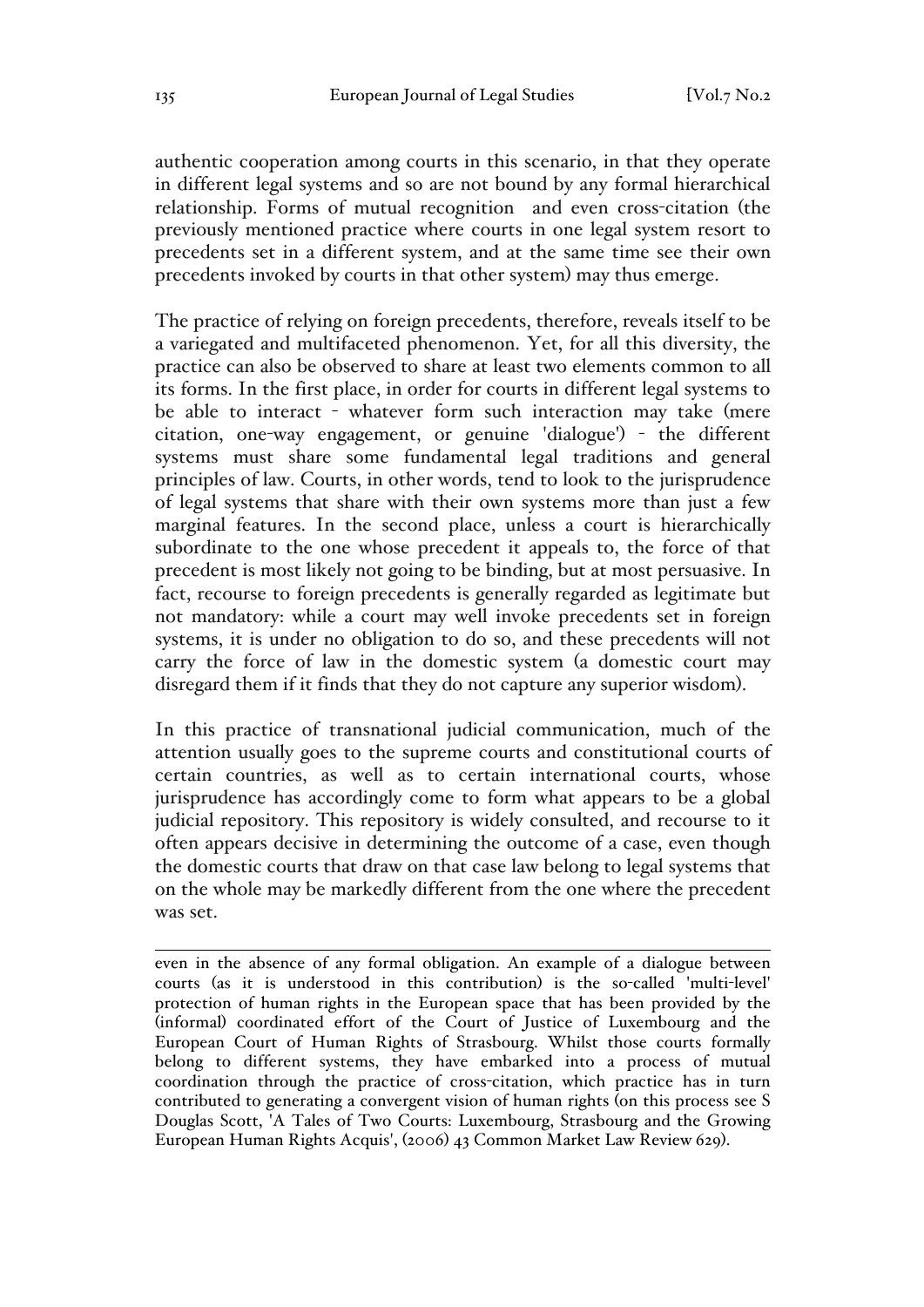There seems to be little to object to, at least on an intuitive level, in the rationale behind the practice where precedents circulate across the world: it makes sense, when facing a hard case, to try and learn from comparable legal cases, and from the arguments deployed by other trained professionals in dealing with them, whenever and wherever these are available. The same ideal of cognitive and decision-making efficiency that justifies recourse to domestic precedent can be extended to the use of foreign precedents too. Apparently, if this justification for recourse to foreign precedents is to stand, the practice of turning to them cannot be perfunctory (mere citation), but must be fully engaged (ie it must be accompanied by thorough analysis), precisely because such precedents are not formally binding, which makes it all the more important to lay out the reasons that make them pertinent and compelling.

Still, as much as recourse to foreign precedent in domestic adjudication may be a time-honoured, widespread, and *prima facie* justified practice, it continues to spark a great deal of debate and controversy. On the one hand, we will find praise for a court's reliance on foreign precedents even without any formal obligation to do so.<sup>10</sup> On this view, the practice concretises a valuable idea of judicial transnational cooperation that facilitates the circulation and sharing of legal wisdom. There is nothing objectionable about the use of foreign precedents, especially if the aim is not to mechanically import a specific rule from abroad, but to arrive at a better understanding of the case in question. In other words, it is hardly surprising that the same set of facts should find a consistent legal interpretation across judicial boundaries on the part of judges whose legal background and training is roughly similar, and it is not improbable (in light of those premises) for their legal analyses to be mutually illuminating. So, when it comes to finding a basis on which to rest a solid legal qualification of a given dispute, a previous decision can prove valuable even

<sup>&</sup>lt;sup>10</sup> Recourse to foreign precedents in legal adjudication has been defended by D Beatty, 'Constitutional Rights in Japan and Canada' (1993) 41 American Journal of Comparative Law 535; D Beatty, 'Law and Politics' (1996) 44 American Journal of Comparative Law 131; C Steiker, 'Pretoria, Not Peoria: *FCIS S v. Makwayanyane* 1995 (3) SALR 391' (1996) 74 *Texas Law Review* 1285; and S Levinson, 'Looking Abroad When Interpreting the U.S. Constitution: Some Reflections' (2004) 39 Texas International Law Journal 353, and J Waldron, 'Foreign Law and the Modern Jus Gentium' (2005) 119 Harvard Law Review 129, among others. The practice has also been defended by judges both in the United States - with Calabresi (see, eg *United States v. Then*, 56 F3.d 464 (2nd Cir. 1995), at 469), S Day O'Connor, 'Broadening Our Horizons: Why American Lawyers Must Learn About Foreign Law' (1998) 45 Federal Lawyer 20 and S Breyer, 'Keynote Address' (2003) 97 American Society of International Law Proceedings 265, 266 - and in Canada, with L'Heureux-Dube (see, eg *The Queen v. Elshaw* [1991] 3 S.C.R. 24).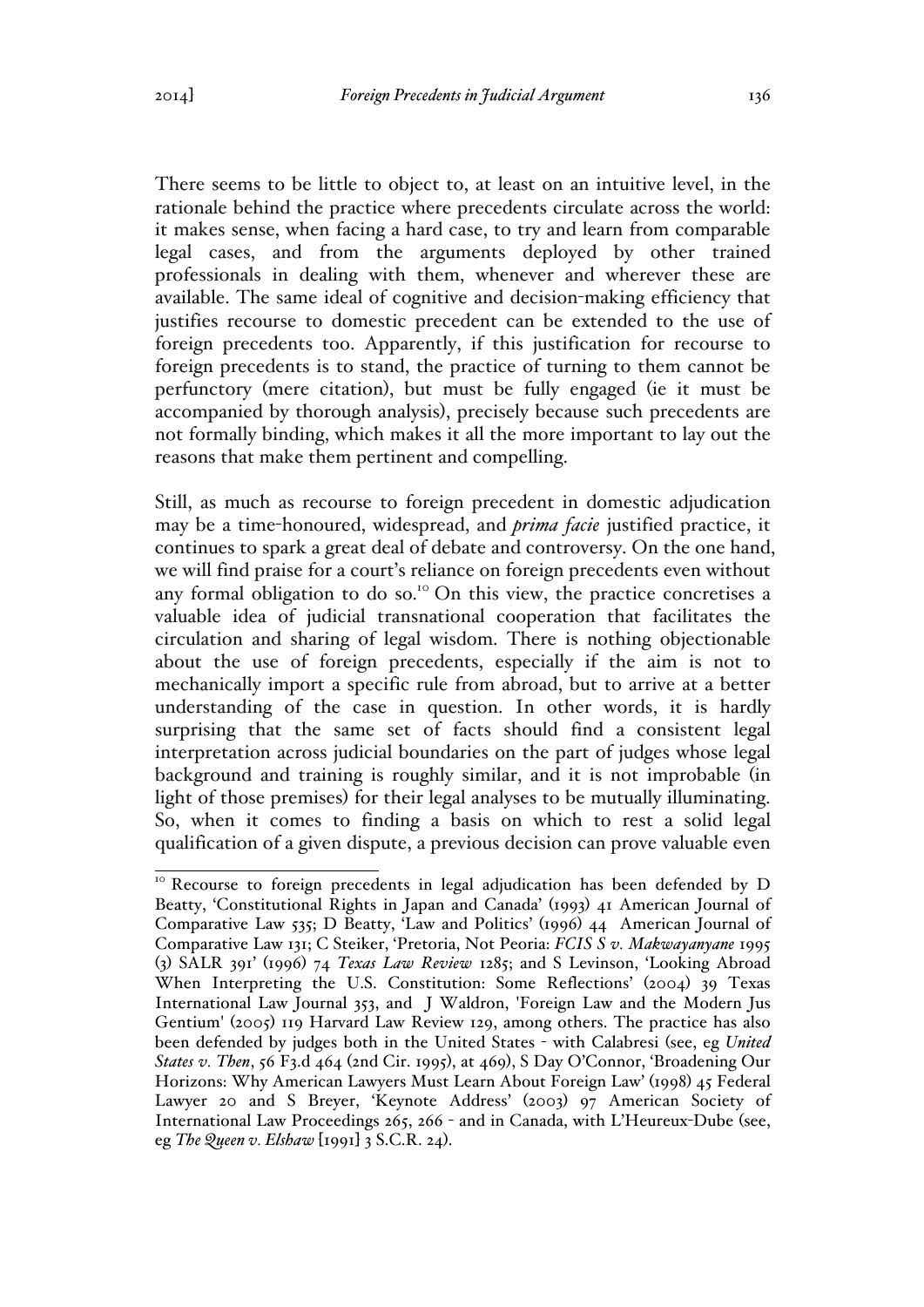if it comes from a foreign court. At the same time, recourse to foreign jurisprudence may prove to be a wholesome exercise in modesty: it is not indiscriminate that judges will look abroad in deciding a case, nor is the point to make a display of judicial acumen and learning. Quite the contrary, what prompts such recourse is a realisation that domestic law may be inadequate to the task - silent, unclear, vague, indeterminate, even contradictory in relation to the facts in question - or that the judge *personally* lacks the skills and intellectual resources needed to decide the case in a satisfactory way. In view of these limitations, which are both objective and subjective, it seems quite reasonable to engage with the way that other judges in other legal systems have decided a given question, especially when those systems are rooted in legal traditions comparable to one's own and rest on compatible fundamental legal principles.

On the other hand, there are legal practitioners and theorists who stand firmly opposed to the practice of resorting to foreign jurisprudence.<sup>11</sup> A legal system, they claim, is the product of unique institutional histories, specific legal traditions, political arrangements not amenable to generalisation, and locally coloured social relations. Legal norms and institutions emerge from historical, cultural, and social ties that shape a people's national identity under a given jurisdiction. Since even superficial similarities between legal traditions and disciplines are bound to dissolve on closer scrutiny, any cross-cultural intervention aimed at assimilating legal categories, traditions, institutions, and provisions to one another will ultimately show itself to be ungrounded and arbitrary. So, far from being a case of benign legal cross-fertilisation, the use of foreign precedents in judicial decision-making should be understood as a form of legal 'transplantation'. Like any attempt to export something uniquely bound up with a given domain so as to transplant it into a different domain, judicial reliance on foreign precedents involves a great degree of discretion, thus lending itself to the creation of atypical constructs. In this sense it proves to be a largely uncontrollable activity. For this reason, the practice in question should be considered inherently subjective and fundamentally unjustified.

 $11$ <sup>II</sup> Among the number of those opposing the practice one may include R Alford, 'On the Limits of "Grand Theory" in Comparative Law' (1986) *61* Washington Law Review 945; R Alford, 'Misusing International Sources to Interpret the Constitution' (2004) 98 Agora 57; and E Young, 'Foreign Law and the Denominator Problem' (2005) 119 Harvard Law Review 148. Practitioners who criticise the use of foreign precedents in domestic adjudication are Justice Scalia (cf. *Thomson v. Oklahoma*, 487 U.S. 815, at 868-9, for instance; see also his 'Foreign Legal Authority in the Federal Courts' (2004) 98 American Society of International Law Proceedings 305) in the US and Justice LaForest (cf. *The Queen v. Rahey* [1987] 1 S.C.R. 588, just to make one example) in Canada.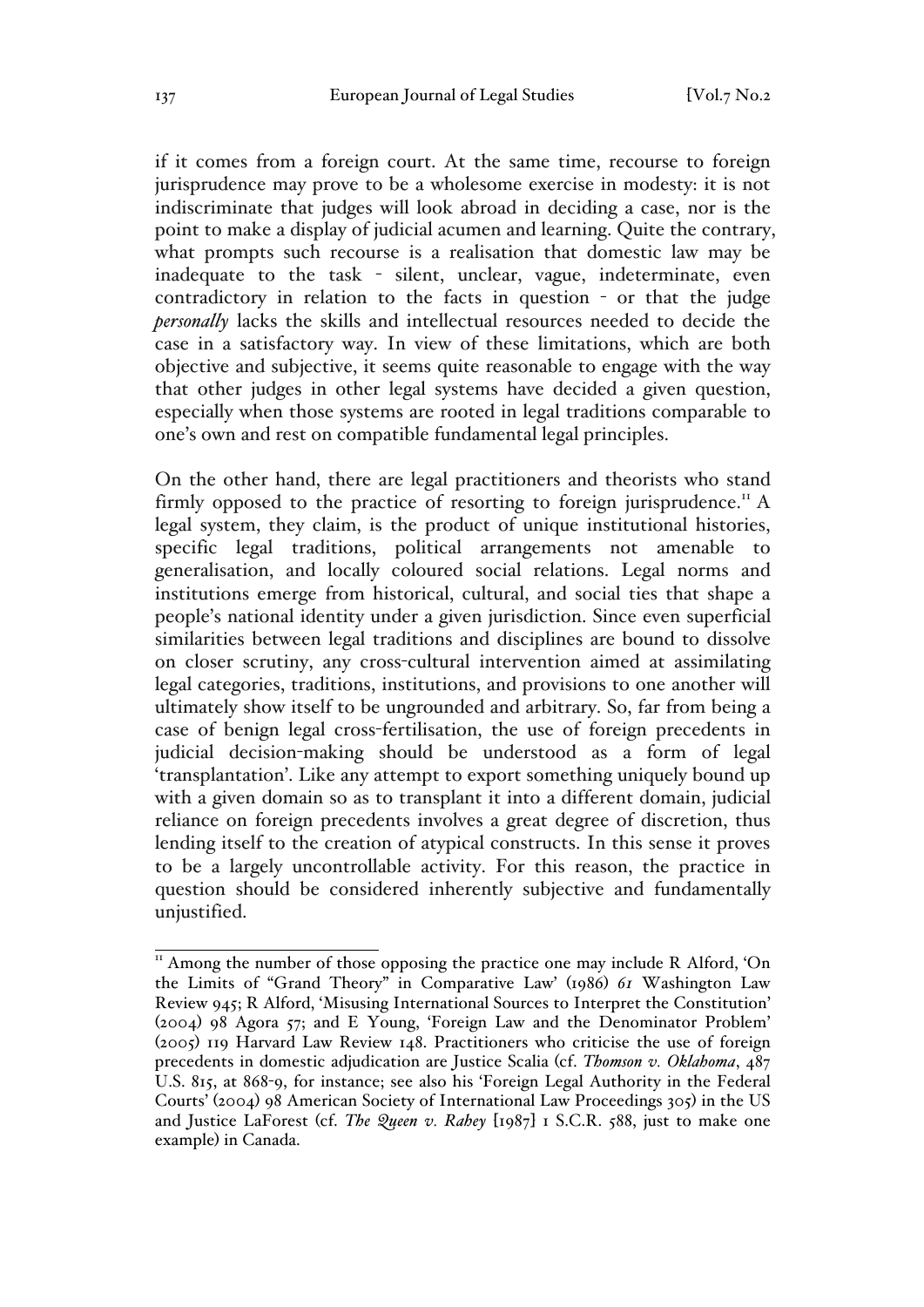In sum, recourse to foreign precedent in legal adjudication is at once widespread (courts in many legal systems we are familiar with routinely engage in this practice) and controversial, in that legal practitioners, commentators, and theorists are deeply divided over the question whether the practice is legitimate, reasonable, or even expedient. In what follows, then, we offer a closer discussion of the theoretical assumptions involved in the practice. This will make it possible to bring the practice under critical scrutiny and may help us not only to understand what is at stake in the debate, but also to bring in our own alternative proposal, which lends qualified support to the practice.

# **III. THE DOMINANT VIEW**

Currently most legal practitioners and scholars in the Western world believe that foreign precedents should be distinguished and treated differently from domestic precedents. On this view, *domestic* precedents are formally binding (at least in common law systems): every court is bound to follow the precedents set by any higher-ranked or equally ranked court that has already decided a case of the same kind.<sup>12</sup> A *foreign* precedent, by contrast, is said to have merely persuasive force. There is no obligation to follow it, or at least it having been set in the past is not in itself ground on which to make it binding. Related, the impact of a foreign precedent on future cases depends exclusively on its soundness, as evidenced by its ability to convince courts in a different legal system that it has been decided correctly as a past case identical to the present one in all relevant respects.

The view just introduced assumes a rigid dichotomy in dealing with precedents, or a clear demarcation between domestic and foreign precedent, which in law are claimed to operate differently. This dualist approach we will henceforth refer to as the 'dominant view', since it not

<sup>&</sup>lt;sup>12</sup> The formal binding force of domestic precedents is not absolute, or exceptionless. Lower courts are on occasion allowed to depart from a precedent by *distinguishing* it, that is, single out features of an earlier case in such a way as to attenuate its precedential effect, thus making it irrelevant to the case at hand. Similarly, later courts are allowed to overrule previous decisions that can be argued to be extremely wrong or to have serious implications. Apart from those exceptions, however, domestic precedents are, to put it in the legal vernacular, sources of law. For an introduction to the standard doctrine of domestic precedents, see L Alexander, 'Precedent' in D Patterson (ed), *A Companion to the Philosophy of Law and Legal Theory* (Blackwell 1996), 503; G Lamond, 'Precedent' (2007) 5 Philosophy Compass 699; and F Schauer, *Thinking Like a Lawyer*: *A New Introduction to Legal Reasoning* (. Harvard UP 2009), 36.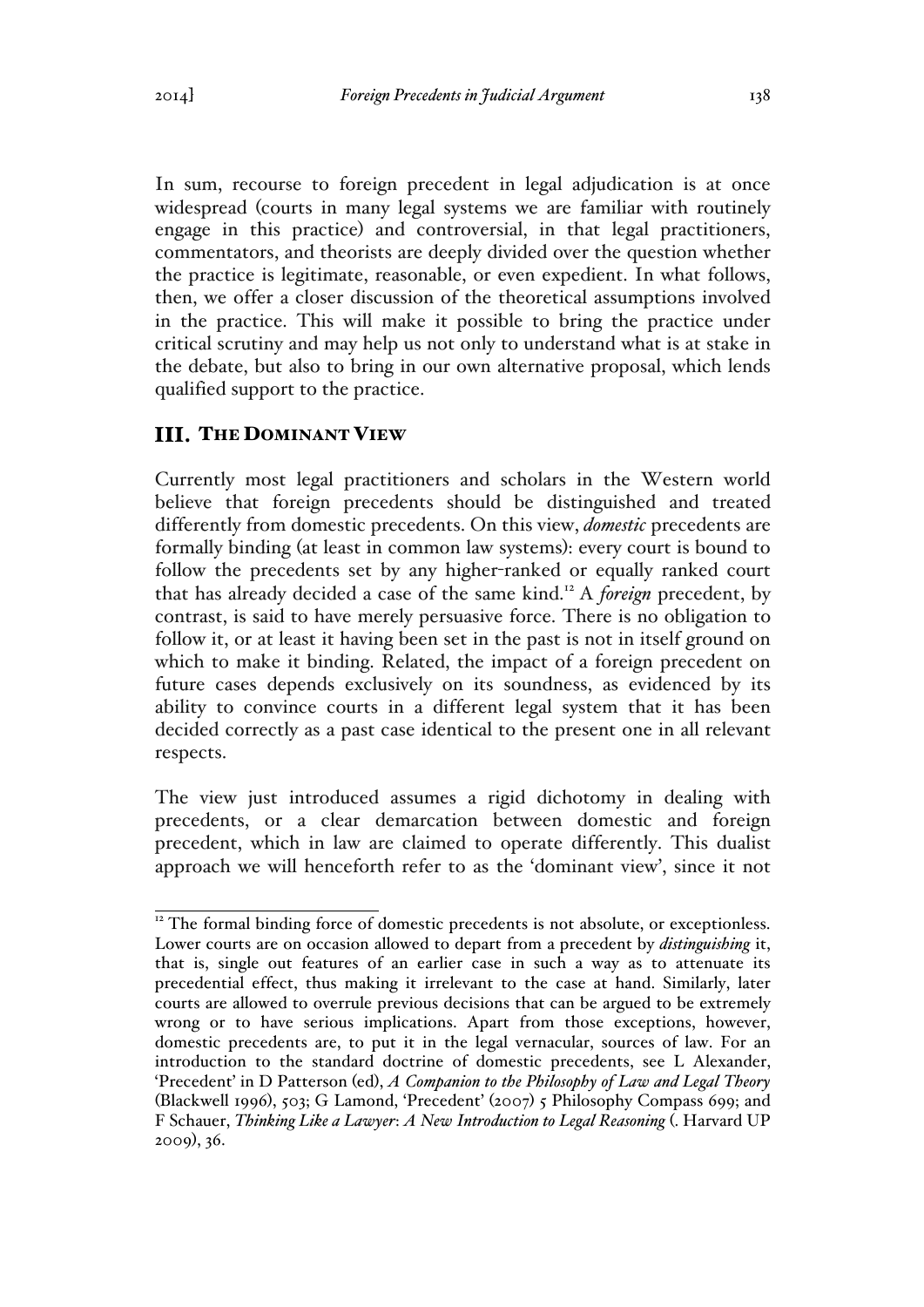only underpins a significant amount of academic studies of precedentbased adjudication, but is also adhered to by most practitioners, especially judges.<sup>13</sup> Crucially, the dominant view's distinction between types of precedents is instrumental to justifying the claim that courts should be wary of relying on foreign precedents in settling domestic disputes. There are at least two main reasons why those embracing the dominant view regard the appeal to foreign precedents as problematic (at least presumptively).

The first of these is that the practice turns into domestic law what is essentially foreign law: it does so almost by definition, since the practice consists precisely in bringing a domestic case under the rule of a foreign precedent, which in a strict sense cannot be regarded as part of the legal system within which the dispute arose. This raises a problem because nondomestic law, on the dominant view, does not qualify as law to begin with (not from the domestic point of view): it must (from that point of view) be treated as extra-legal material, in the literal sense that it lies outside the boundaries of what a domestic system can recognise as its own law. It follows that to resort to foreign precedent is ultimately to blur the distinction between what is legal and what is extra-legal: it amounts to indirectly justifying the practice of adjudicating cases - that is, determining what the *law* says in regard to those cases - in light of *non-legal* material, inclusive of social norms, moral standards, and policy considerations, among other things.<sup>14</sup> This cannot but strike us as contradictory if we follow that logic closely. So, the argument here is that by introducing into one country the law in force in another country - governed by another set

<sup>&</sup>lt;sup>13</sup> Among the advocates of the dominant view one may include G Fletcher, 'The Universal and the Particular in Legal Discourse' (1987) 2 BYU Law Review 335; G Fletcher, 'Constitutional Identity' (1993) 14 Cardozo Law Review 737; F Schauer, 'Free Speech and the Cultural Contingency of Constitutional Categories' (1993) 14 *Cardozo* Law Review 865; R. Posner and C. Sunstein, 'The Law of Other States' (2006) 59 Stanford Law Review 131; and F. Schauer, 'Authority and Authorities' (2008) 94 Virginia Law Review 1931.

<sup>&</sup>lt;sup>14</sup> Accordingly, G Smorto, 'L'Uso Giurisprudenziale della Comparazione' (2010) 1 Europa e Diritto Privato 223, and G De Vergottini, *Oltre il Dialogo tra Corti: Giudici, Diritto Straniero, Comparazione* (Il Mulino 2010) 140, distinguish at least three different uses of foreign precedents in judicial adjudication: a) a purely 'ornamental' use of precedents, that takes place when the justification can be considered sound and complete even without the quotation of the relevant foreign precedent (which, therefore, from a logical point of view adds nothing to the decision); b) a 'normative' use of precedents, wherein the decision of the present case is the direct application, or emanation, of the rule embodied in some foreign decision; c) a 'dialectical' use of foreign precedents, which occurs when the court refers to the factual reconstructions made in the justification of the foreign precedent in order to get a better understanding of the domestic case at stake.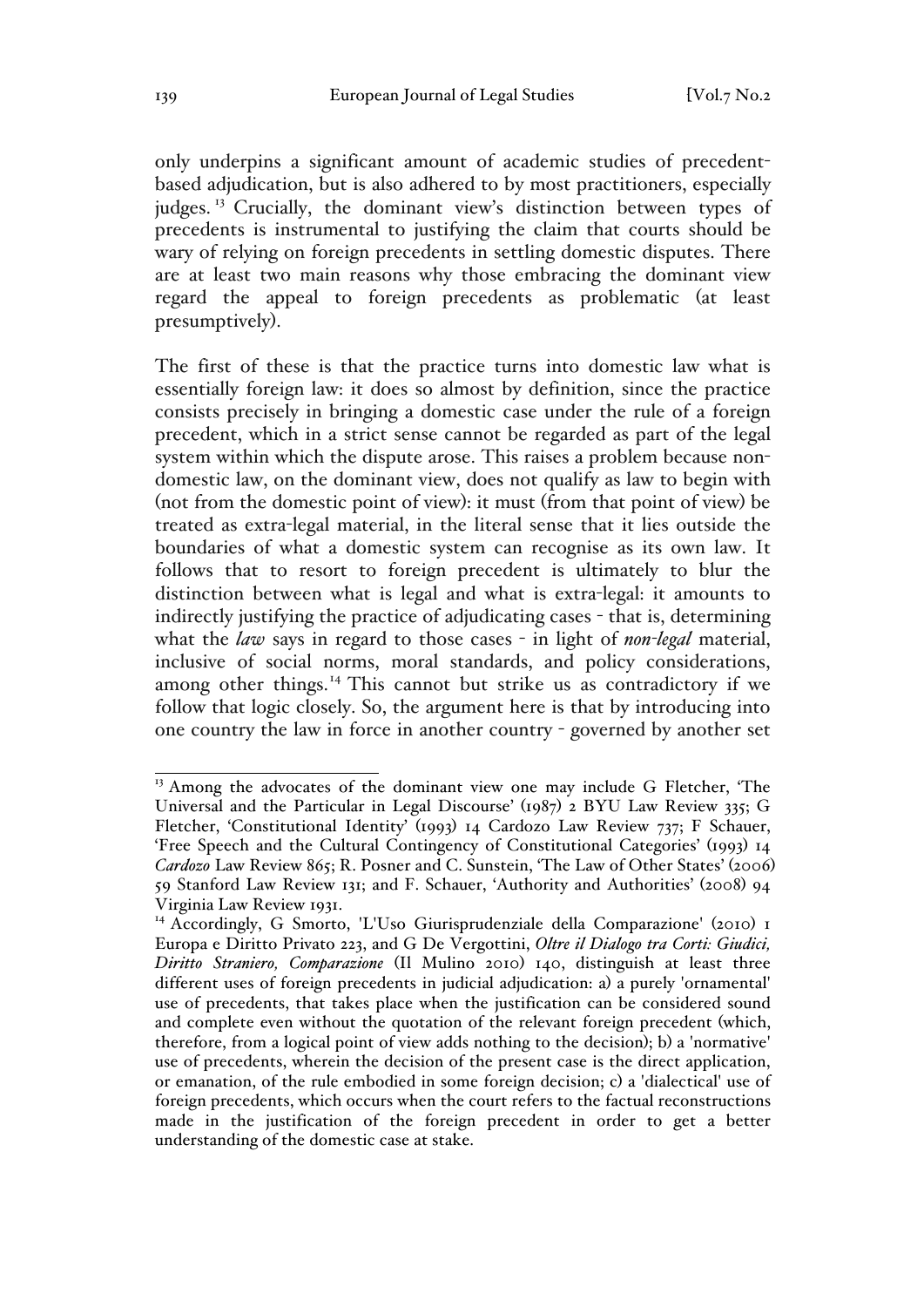of rules and institutions set in a different political context - the use of foreign precedent in judicial decision-making winds up making judicial reasoning ultimately indistinguishable from practical reasoning at large. That, on the dominant view, is an illegitimate intrusion of external influences in a sphere, the legal domain, which should maintain an identity of its own.

The second problem the dominant view has with recourse to foreign precedent lies in the discretionary vacuum within which the practice ordinarily takes place. Indeed, in most cases there is no express obligation to have recourse to foreign precedents, nor is there any set of principles on which basis to (a) determine whether to have such recourse and, if so, (b) select the proper precedent. The problem here is not so much the use of foreign precedents *per se* as the ability to make any decision in that regard on whatever basis seems reasonable enough, without reference to any agreed framework for making such choices. In exercising this ability to 'shop around' in search of the best foreign precedent, courts essentially gain the power to choose the grounds on which a case is to be decided. This is too much discretion - far greater than one should accept as part of the regular process, or 'physiology', of legal adjudication, for it becomes a breeding ground for creative judicial decision-making. Since there is no rule mandating appeal to foreign precedents in legal adjudication (the practice is permissible but not obligatory), nor is there any rule under which to determine which precedents ought to govern in any given case, different courts are going to use that discretionary power in different ways in deciding cases brought before them. The consequence of this state of affairs is that controversies of the same type may wind up being decided on different legal grounds within the same legal system. As a result, we end up with a scenario of reduced control of legal adjudication, making for a less certain process given to greater unpredictability of outcomes.

Even when the critical arguments just outlined do not altogether disqualify the practice of resorting to foreign precedent, they do suggest caution: they point up the need to introduce strict criteria governing and limiting the use of foreign precedents so as to make that use legitimate. On the dominant view, three such criteria are typically held up. First, recourse to foreign precedent is legitimate only when the body of domestic law is inconclusive, particularly when interpreted literally or in accordance with the legislator's original intention. This means that appeal to foreign precedent is legitimate, if its use serves the purpose of filling gaps in domestic law: it is *not* legitimate as a way to overturn or bypass a holding issued on the basis of domestic law (that is, as a technique of judicial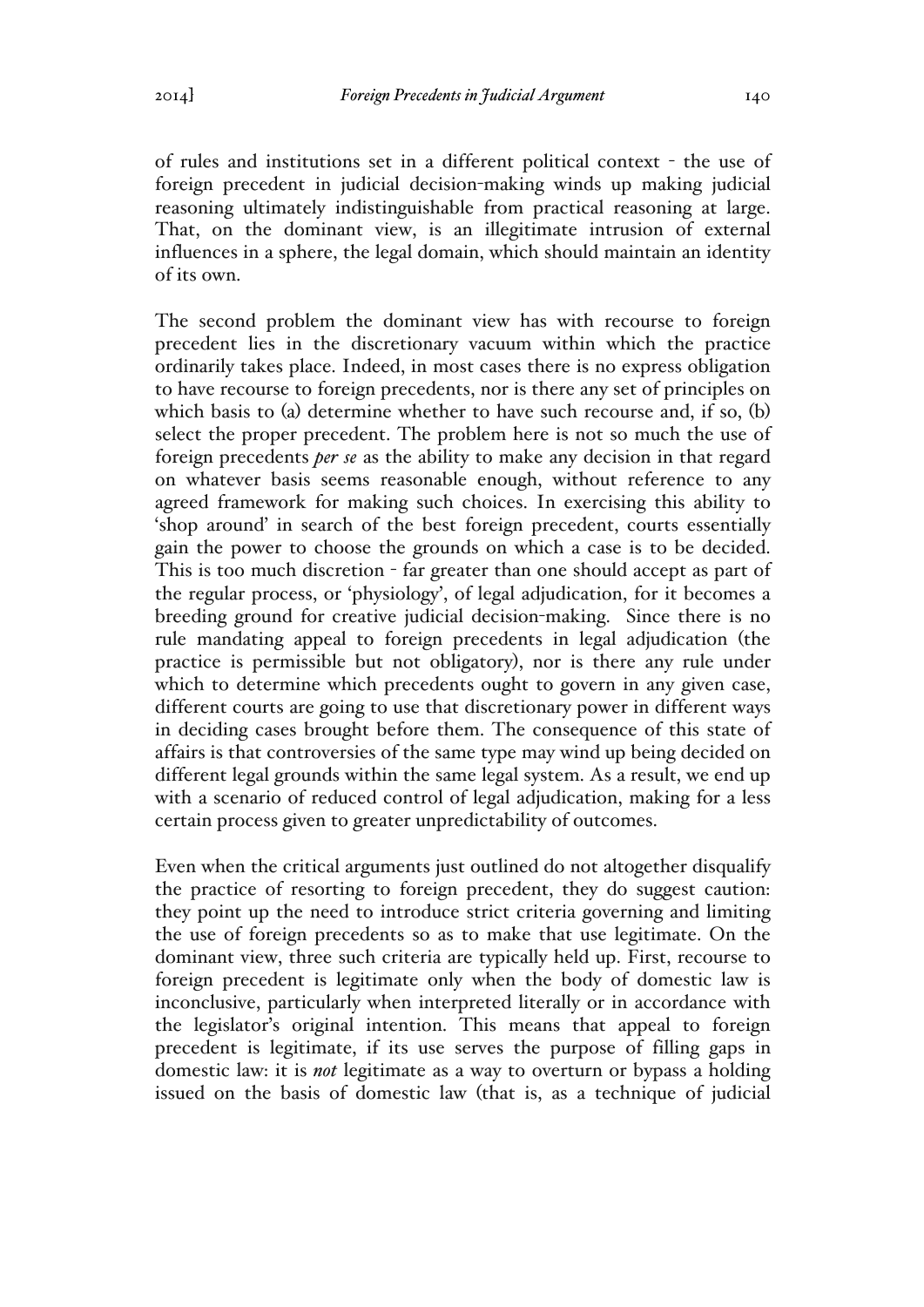activism). <sup>15</sup> Second, courts may not proceed *ad hoc* in making decisions about the relevance of foreign precedents to domestic cases: they must proceed in a consistent manner, in keeping with a doctrine of foreign precedent having a degree of generality and comprehensiveness comparable to that which characterises doctrine of domestic precedent.<sup>16</sup> Third, if a court does decide to resort to foreign precedent as a basis on which to settle a domestic case, it cannot borrow from any legal system of its own choosing: the precedent appealed to ought to be one set in a legal system whose institutional framework and fundamental legal principles are similar to, or at least consistent with, the domestic legal system in which the case is being heard. The rationale for this requirement is that a precedent does not exist in isolation from the legal system it is part of. So, a precedent at least indirectly bears the mark of the institutional framework it is derived from. This in turn means that through the practice of deciding a domestic dispute on the basis of legal materials originating in a foreign system, we not only inject a specific rule of foreign law into the domestic system but also, more problematically, we bring in a whole set of accompanying institutional arrangements, general principles, and justificatory arguments. Accordingly, the more alien the foreign system, the greater the likelihood that the importation of foreign precedent will give rise to normative inconsistencies, local ones, but also conceivably deeper ones, precisely because to import a single rule or precedent is to import its underlying or system-wide rationale. Hence the need for courts to limit the reservoir of foreign law from which to draw by selecting only those precedents whose enveloping legal system is similar to the domestic one not just on the surface or in a broad sense, but on a foundational level too.

Now, in order for one to get a full sense of this set of restrictions on a court's reliance on foreign precedent, one has to dig deeper and consider the theoretical assumptions underpinning the dominant view. We submit that the dominant view of foreign precedents needs to be viewed in light of a broader conception of the legal system and of the reasoning and authority associated with it.<sup>17</sup> On this conception, which one may want to

<sup>&</sup>lt;sup>15</sup> This is a view defended in M Lupoi, *Sistemi Giuridici Comparati* (EDS 2001) and G Smorto, 'L'Uso Giurisprudenziale della Comparazione' (2010) I Europa e diritto privato 223, among many others.

 $^{16}$  This view is defended in M Ramsey, 'International Materials and Domestic Rights: Reflections on *Atkins* and *Lawrence*' (2004) 98 Agora 69, for instance.

 $17$  We should add here that this broad conception is not always made explicit by those who urge caution in appealing to foreign precedents in legal adjudication. Therefore, the reader should be aware of the fact that in these pages we are in fact reconstructing and reinterpreting the theoretical assumptions underpinning the dominant view, as opposed to describing those assumptions as they have expressly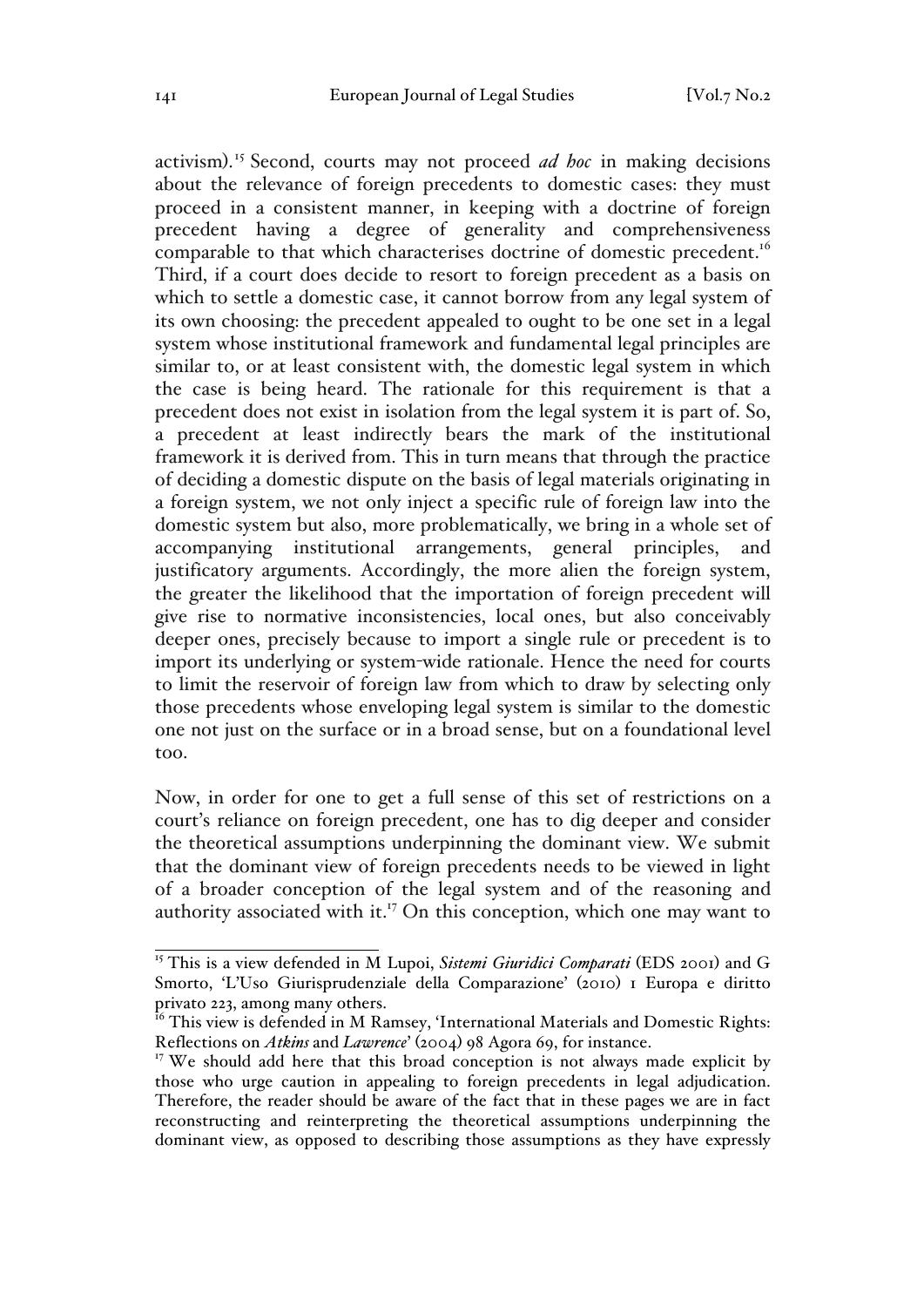categorise as sociologically oriented and broadly positivistic, the law is understood primarily as a set of issuances coming from the political institutions linked to a given domestic jurisdiction. Law is the 'will' of a political institution: it is the expression of a sovereign power through which a rule becomes legally valid and socially effective. From the standpoint of one who is committed to these claims, the problem with the use of foreign precedents is that foreign precedents are *not* issued by the political institutions empowered to make (the rest of) the law in a given jurisdiction.<sup>18</sup> When courts appeal to foreign precedents in deciding disputes, they are not relying exclusively on the law created by, or traceable to, the institutions entrusted with law-making in their own legal order. Accordingly, from the standpoint of one who conceives of the law as the product of the political institutions endowed with authority in a given jurisdiction, the practice of appealing to foreign precedents in adjudication finds no straightforward justification, since it can be argued that the practice itself eventually resorts to an unwarranted use of extra-legal material in adjudication.<sup>19</sup> The point can be restated from a different angle by noticing that what on the dominant view makes the recourse to foreign precedent objectionable is that the practice ultimately severs legal adjudication from the law. However, this amounts to making legal adjudication an activity whose nature is at least partly *non-legal*. Moreover, one can see the contradiction this statement seems to give rise to: how can we legitimately call 'legal' a form of adjudication that largely proceeds independently of the law?

These remarks show that the dominant view is grounded in the conception of a legal system as a closed and self-contained space: a geographically delimited domain that can be kept distinct from the outside world. A legal system, in other words, singles out a territorial entity only moderately and partly permeable to external influences: each legal system is largely independent of the other systems of laws, understood as demarcating altogether different institutional spheres. Overlaps between different systems of law must therefore be kept to a minimum, for otherwise it would no longer be possible for those systems to retain the separation that on the dominant view constitutively defines the identity of law.<sup>20</sup> What is

 $\overline{a}$ been set out by the advocates of the dominant view.

 $18$ <sup>18</sup> This point is made most clearly by a critic of the dominant view, J Waldron, in his 'Foreign Law and the Modern *Jus Gentium*' (2005) 119 Harvard Law Review 129-47, 146-7.

<sup>&</sup>lt;sup>19</sup> Indeed, on the sociologically oriented and positivist conception, anything not traceable to domestic law-making institutions must be regarded as non-legal material or, stated otherwise, nothing that is not created by such domestic institutions can be counted as law.

<sup>&</sup>lt;sup>20</sup> As a matter of fact, some regard the distinction between in and out - what is *inside*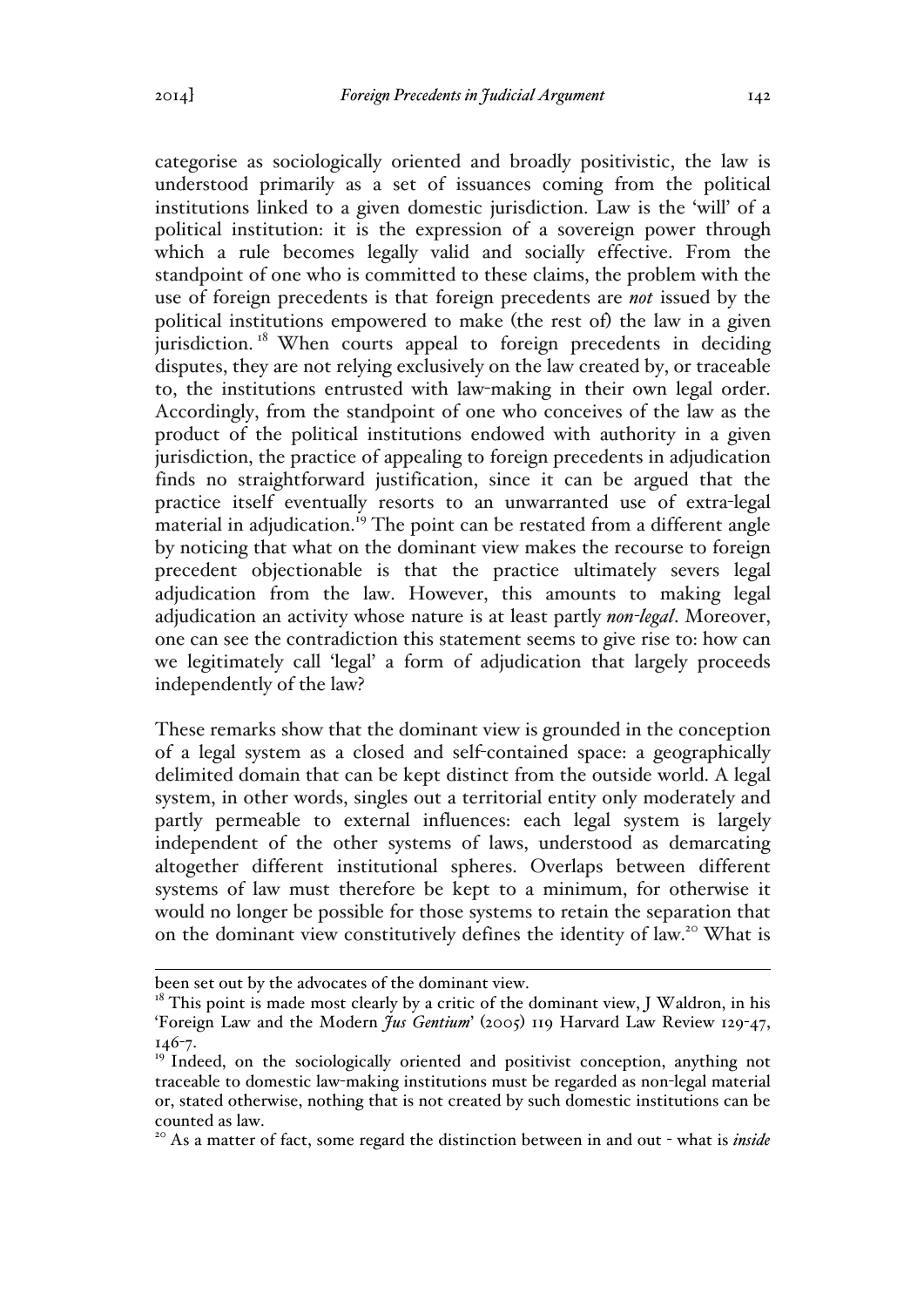problematic about recourse to foreign precedent in legal adjudication, then, is its blurring of the boundaries of a legal system, which accordingly wears away at its identity and independence. By importing foreign decisions and modes of reasoning into the domestic system, recourse to foreign precedent makes permeable the wall of separation between what is *inside*  the system (law) and what is *outside* (non-law). For this reason the recourse to foreign precedents can be legitimised only if exceptional and subjected to a rigorous internal discipline.

This broad conception of the legal system is in turn inextricably bound up with a specific model of legal authority: the model that depicts legal authority as an institutional arrangement whose directives are to be obeyed not on the merits, but simply because they issue from those arrangements. One can see that this conception of legal authority cannot easily be made to cohere with the practice of recourse to foreign precedent, for the force associated with foreign precedents is not procedural or formal, but rather persuasive. Legal adjudication based on foreign precedents is thus primarily a matter of reasoning one's way through disputes and controversies, as opposed to following directives that are formally valid and binding just because they come from certain bodies. Whenever courts appeal to a foreign precedent, they resort to a substantive argument aimed at convincing the parties, as well as the legal community at large, that the settlement of a given dispute is convincing by virtue of its content. To the extent that foreign directives are content-based - or to the extent that they rely on content-dependent reasons that take precedence over formal, content-independent reasons - their introduction into the domestic system is liable to undermine its authority (in the formal sense being explained), a circumstance that seems intuitively puzzling, considering that law ought to be a paradigmatic instance of an authoritative institution.

### IV. AN ALTERNATIVE PERSPECTIVE

Thus far we have noted that, on the dominant view, foreign precedents do not have equal standing with domestic precedents: whereas domestic precedents are formally binding and their use is mandatory, foreign precedents have conditional persuasive force and their use is merely permissible. The dominant view can in this sense be said to offer a radical

 $\overline{a}$ a legal system and what falls *outside* - as a defining element not only of a legal system but also of the very idea of law. The radical variant of this claim amounts to the socalled 'limited domain thesis', which is a fundamental tenet of legal positivism (cf. J Raz, 'Postema on Law's Autonomy and Public Practical Reasons: A Critical Comment' (1998) 4 Legal Theory  $1-20$ , for instance) and has found a recent revisionary statement in F Schauer, 'The Limited Domain of the Law' (2004) 90 Virginia Law Review 1909.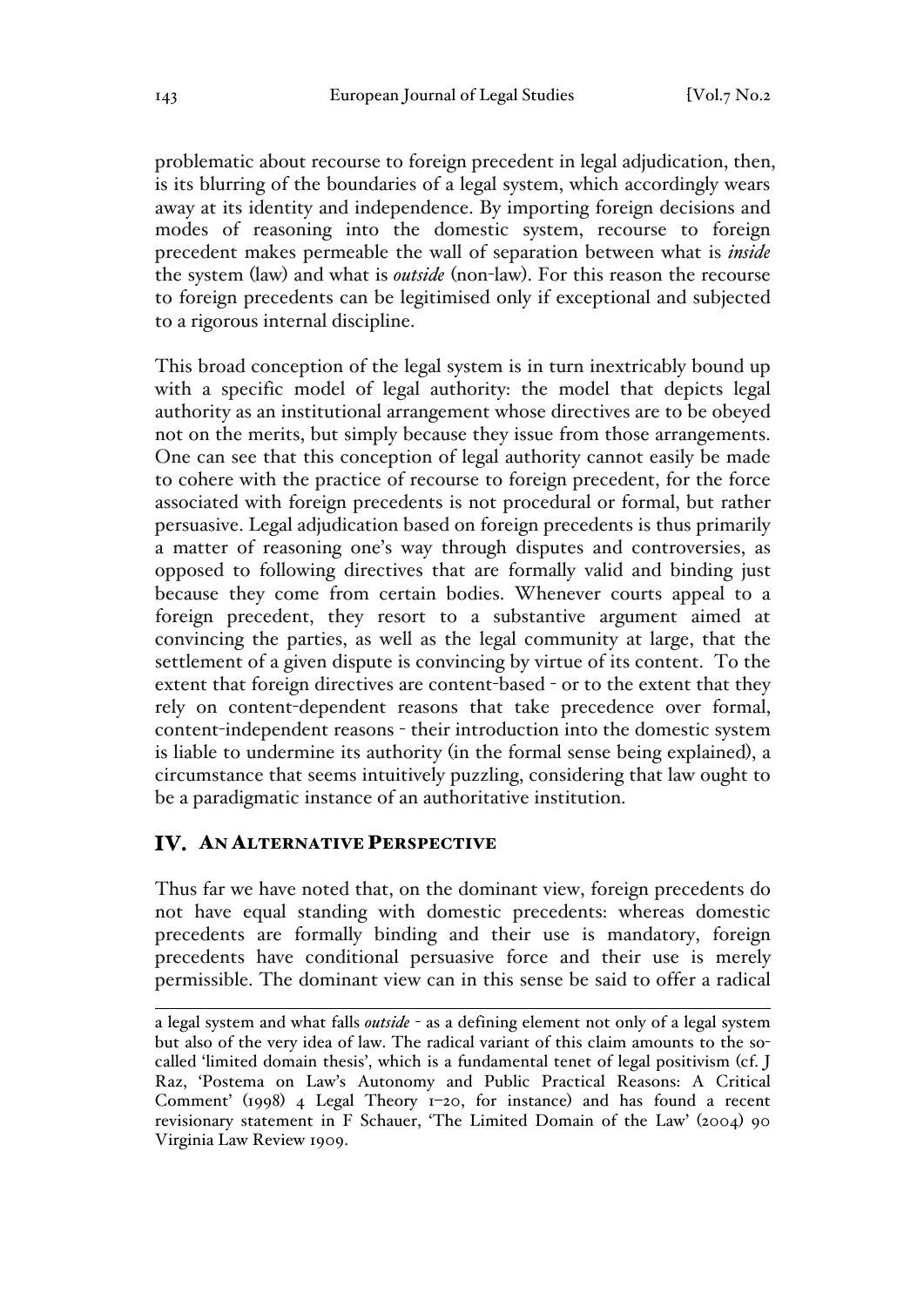two-tiered account of precedent in law, where one type of precedent (the domestic) is recognised as a binding source of law, while the other type (the foreign) at best rises to the rank of a source that *may*, but need not, be relied on in legal adjudication. We submit that this dualism informing the whole dominant view is problematic, for it can encourage practices that have us distinguish law from non-law in an arbitrary and rigid way, making for a sort of conceptual schizophrenia in handling the two. In this section we intend to offer an alternative approach to the practice of appealing to foreign precedent. In so doing, we also lay the basis for an integrated account of precedents that significantly reduces the gap the dominant view sees between domestic and foreign precedents. This will make it possible to subject the two types of precedent to different conditions of use, while giving them an equal status as authoritative sources of law, sources that courts are not only entitled but also expected to appeal to in adjudication.

We will argue for our alternative conception by first introducing its fundamental theoretical presuppositions and then proceeding to bring those presuppositions to bear on the specific debate on the use of foreign precedents in law.<sup>21</sup> The two treatments are meant to work in combination: the theoretical presuppositions are introduced as part of a discussion of their role in the claims made about foreign precedents, for in this way we can provide the foundations on which to rest a conception that, if coherently developed by bringing out its implications, can become general enough as a framework within which to address the full range of essential questions traditionally discussed in connection with the practice of resorting to foreign precedents in legal adjudication.

The nature of the conception we introduce is primarily normative, and the ensuing discussion of foreign precedent should also be understood that way . As much as we may start out from current legal practice in our investigation of recourse to foreign precedent in legal adjudication, our primary concern is not to *explain* these practices (such as they exist), but to understand how reasoning with foreign precedent in law *ought to* proceed in order for it to be justified. In a nutshell, then, in what follows we lay out a normative and theoretical account that both idealises and abstracts from actual adjudication practices based on the use of foreign precedents. This means that the account we present will be designed to provide a basis on which to distinguish *justified* recourse to foreign precedent from a recourse that is *not* justified. We will do so in particular by offering a theory of

<sup>&</sup>lt;sup>21</sup> We have chosen to so organise our exposition, in that order, because we believe that only by making the theoretical assumptions underpinning our view explicit will it be possible to work out a truly alternative way to approach foreign precedent in law.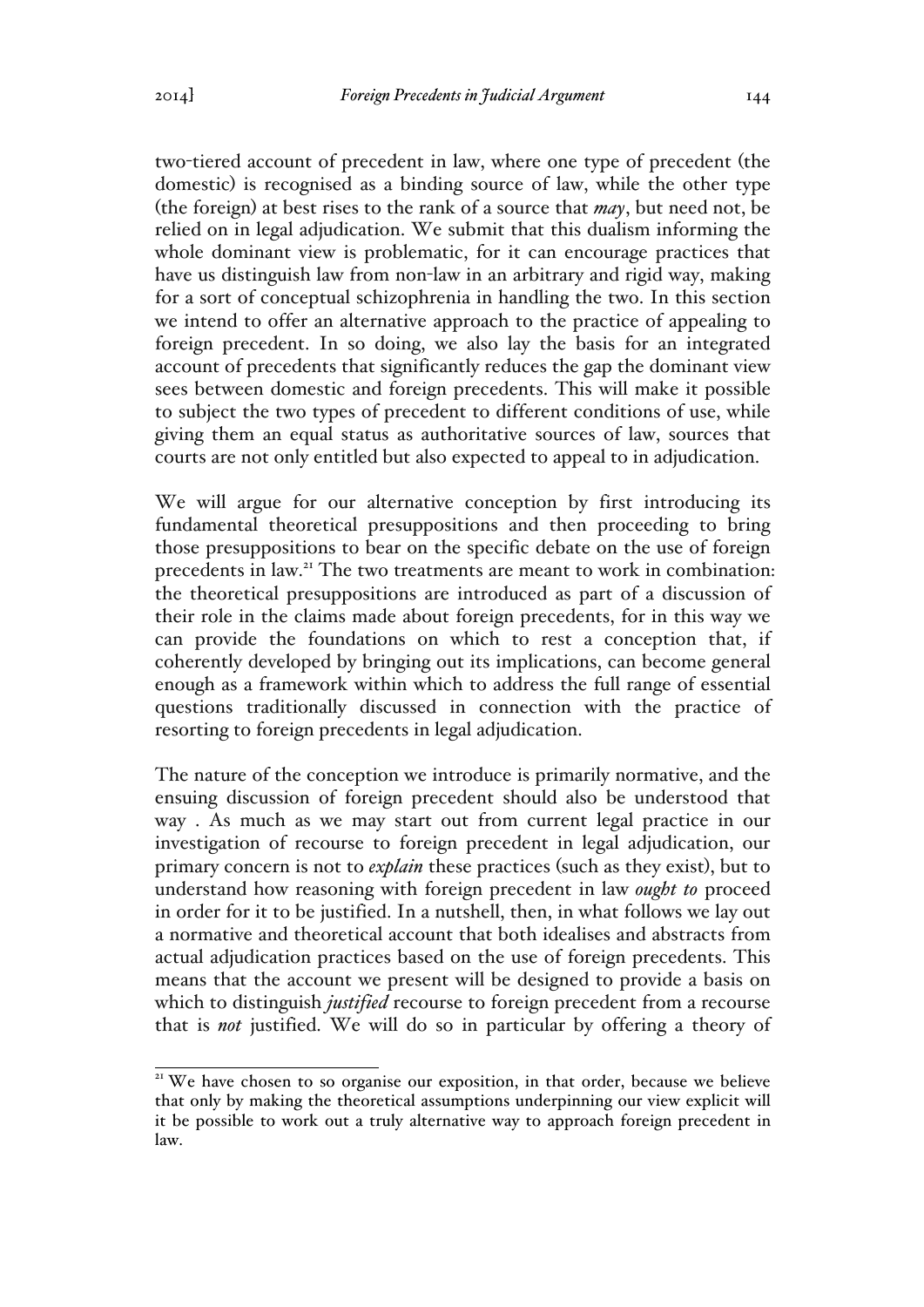sound reasoning with foreign precedent in law, namely, a theory pointing out a mode of argumentation that courts *should* use vis-à-vis foreign precedents.

# *Dialectical Model for Legal Reasoning*

As was just remarked, our project consists in contributing to a theory of legal reasoning setting out the conditions subject to which the citation of foreign precedents can be justified. The natural place from which to start is a discussion about the nature of reasoning in legal adjudication. To anticipate the basics of our proposal, it is our view that legal reasoning in the courtroom should properly be considered a dialectical exercise: an argumentative exchange between the prosecutor and the parties in a courtroom. <sup>22</sup> Our hypothesis, therefore, is that what determines the soundness of legal reasoning is a discussion-based, or dialectical, ideal. This ideal is in turn defined and partly determined by the principles of discursive rationality, that is, by the standards of reason on which any debate in the practical domain rests, and absent which there could be no exchange of views involving a decision on a matter of common interest. So, legal reasoning will be understood here as a dialectical activity geared towards solving legal disputes amenable to a discursive solution. This concise statement of our position requires some further elaboration and argument.

We begin with the understanding that legal reasoning - by which phrase, unless otherwise specified, in this essay we mean the activity of reasoning, arguing, and deliberating in a courtroom - paradigmatically consists in, and

<sup>&</sup>lt;sup>22</sup> From here on out, and unless stated otherwise, the term *legal reasoning* will be used to refer to the whole of the deliberative activities that take place in courtroom proceedings. We do realise that in common parlance "legal reasoning" has a much broader meaning and it is not confined to deliberative activities engaged in by judges, prosecutors, and the parties in a courtroom setting - for forms of legal reasoning are also undertaken *outside* the courtroom by academics, laypeople, and the media. We also agree that for many purposes a broad conception of "legal reasoning" - a conception under which legal reasoning is understood as any deliberative activity that is concerned with legal standards and is carried out by any subject (be it a legal scholar, a public official, a practitioner or a layperson) - is fully justified and acceptable. We make use of a narrower conception - the conception that "legal reasoning" stands for the activity of reasoning, argument and deliberating in a courtroom - in this essay in order to delimit the concern of our argument by thus making it both clearer and more manageable. We would like to think, even if we are unable to show this here, that the account of legal reasoning we present can itself be expanded so as to cover that broader range. Anyway, the reader should be aware that our decision to reserve the phrase "legal reasoning" to a specific subset of deliberative activities is understood as a purely terminological stipulation bearing no substantive, or theoretical, implication.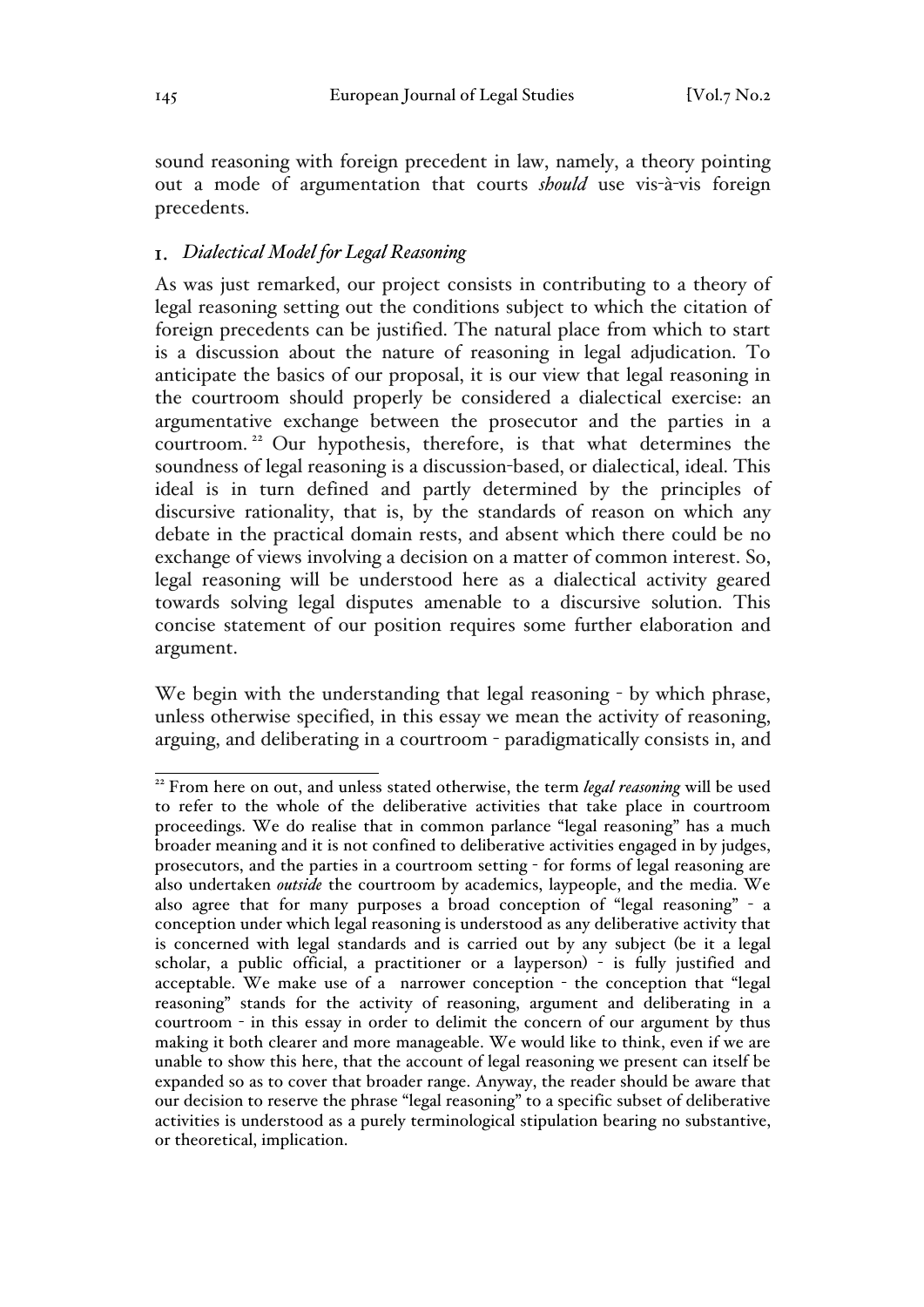can be reconstructed as, a series of communicative exchanges between parties arguing for competing normative theses and providing evidence for alternative reconstructions of the facts. The structure of these exchanges is adversarial, in that they are conducted under a procedure designed to give all parties a fair shot at laying out their arguments and counterarguments: the claims made by one party (the proponent) are challenged by the other party (the challenger); the proponent will then rebut by looking for flaws in the challenge or seeking to take it down altogether, at which point the challenger will be expected to defend the challenge so criticised, and so on. In this adversarial procedure lies the basic structure of reasoning in courtroom proceedings. The structure of legal reasoning can thus be described at its barest as an adversarial succession of speech acts performed in a courtroom by parties who for all practical purposes can be equated with discussants. This is the basis on which we claim that legal reasoning ought to be conceived as dialectical.

The dialectical exchanges constitute, and at the same time are made possible by, the adversarial procedures by which argumentative activity in the courtroom is structured. Their relevance for the construction of a rational decision cannot be overstressed. An adversarial procedure sets one party against another, both of whom are guaranteed equal rights and duties. Starting from this position of formal equality, the parties in an adversarially structured courtroom proceeding will be attempting to convince each other that the claims they made are grounded and so should be accepted by everyone. At the same time, the opponent's view would be shown to be unacceptable or even absurd or inconsistent. On this view, adversarialism not only captures the core of reasoning in law, but also provides the source of its justification. This is because adversarial procedures are not simply structural methods enabling parties to settle a dispute in an orderly fashion, but, more importantly, they are to be understood as intrinsically valuable from an epistemic point of view: they can be shown to be the most reliable strategy we have to achieve the regulative ideals of normative correctness. In view of the constitutive partiality and inherent situatedness of any single perspective, the search for normative correctness eludes the efforts of particular individuals. The prosecutor and the parties, considered in isolation from each other, can hardly aspire to move beyond their own qualified notions of correctness, which is intrinsically one-sided and thus ultimately incomplete. This means that the discursive exchanges shaped by adversarial procedures are equipped to connect otherwise partial viewpoints, while putting them to the test to see if they stand up to scrutiny. By enabling prosecutor and parties to state and defend their claims, while giving them an opportunity to challenge the position held by the counterparty, courtroom debates based on adversarial procedures and mutual confutation take us a step closer to what is normatively correct in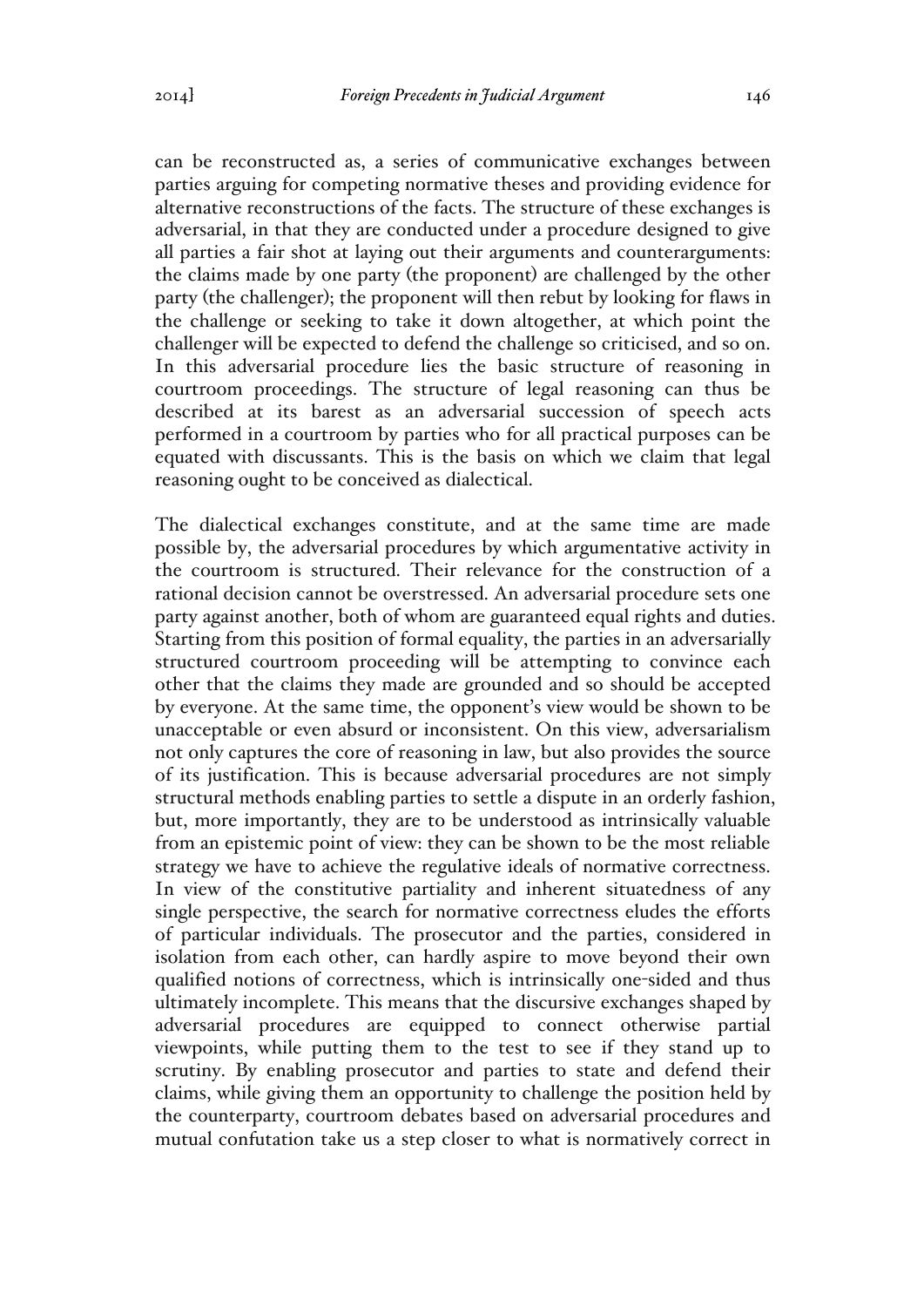the practical domain.<sup>23</sup> The conception just outlined frames legal reasoning as a collective deliberative exercise. In this framework, the prosecutor, the parties, and the judge each play a fundamental role in shaping the structure and outcome of reasoning in legal adjudication. Legal reasoning is thus a three-party affair.<sup>24</sup> On the one hand, one can hardly overemphasise the essential role played by the prosecutor and the parties in the activity of reasoning in law. The prosecutor and the parties put forward arguments and set out to counter each other's claims. They do so by asking questions, replying to queries, offering narratives, interpreting norms, and collecting evidence, among other activities. On the other hand, one should not underrate the role of judges, in shaping reasoning in the courtroom, since they are entrusted with the essential task of supervising the discursive exchanges between the prosecutor and the parties. Indeed, at a minimum the judge will be acting as a referee, overseeing the communication between courtroom discussants. Even though this may be reconstructed as a passive, spectator-like role, the fact that the judge is presiding as an *expert*  spectator, entrusted with making sure that the parties are proceeding in the right way in challenging each other's claims should not be downplayed. This, in turn, brings into focus the judge's *structural* role in the proceedings: the judge is primarily there to structure and organise the exchange between the parties, correct any substantive disparity hidden behind the formal equality, weigh in with legal expertise and experience, and see to it that the overall adversarial procedure does not depart from its dialectical logic. So, central to reasoning in law, on a dialectical approach, is the critical exchange, or debate, in which narratives and normative interpretations are put forward as valid and are subjected to scrutiny, where they are challenged, a process in which they may be falsified or shown to be untenable. We can see, thus, that the discussion carried out in a courtroom proceeding can hardly be resolved into a two-party confrontation: it is an adversarial engagement that unfolds under the watchful eye of a *third* party, the judge, acting as a 'guardian' of the fundamental principles by which debate, qua dialectical exchange, is governed in the courtroom, or by which reasoning is constitutively and

<sup>&</sup>lt;sup>23</sup> On this view, normative correctness is secured by, and anchored to, the adversarial structure of legal deliberation in court. In other words, normative correctness is not defined by, and grounded in, some pre-established authority. The justification and binding force of normative conclusions transcend the boundaries of the specific controversy; there is no external social fact or practice that can ground the correctness of the normative conclusions drawn in legal adjudication. This position is argued at length in F Cavalla, *La Prospettiva Processuale del Diritto* (CEDAM 1991), 36- 45 and F. Cavalla, *Retorica Processo Verità* (Franco Angeli 2007). For a philosophical foundation of this position, see O O'Neill, *Constructions of Reason* (CUP 1989), 28.

<sup>24</sup> In *De iudiciis*, Bulgarus accordingly describes legal reasoning as an *actus trium personarum*.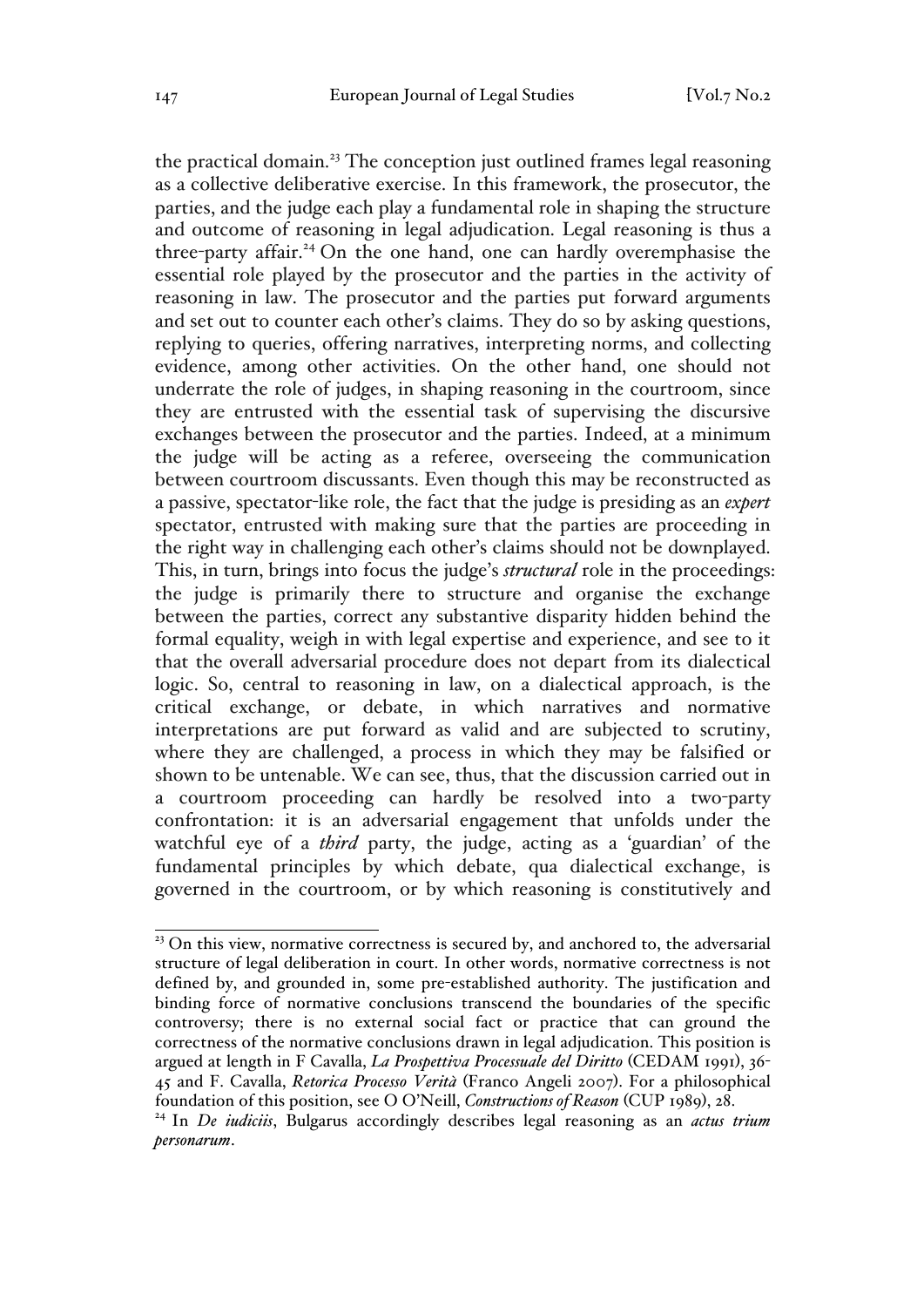essentially shaped in legal adjudication.

In sum, reasoning in law, on a dialectical approach, is paradigmatically an activity aimed at settling a dispute under the oversight of a *judge* mediating the exchange that unfolds in a courtroom between *prosecutor* and *parties*. The outcome of a legal controversy thus emerges gradually and requires the participation and interchange of prosecutor, parties, and judge. No outcome can be regarded as correct - that is, acceptable by any rational discussant - unless the reasons proffered by the prosecutor and the parties in legal deliberation are heard and scrutinised, a process through which they will either be found to carry weight in a judicial decision or will be shown to be untenable.<sup>25</sup>

Now, discussants engaged in discursive interaction or deliberative activity may well disagree on how the legal disputes at hand ought to be settled (and in fact disagreement is typically the norm). However, their participation in adversarial procedures aimed at dealing with those disagreements at least implicitly commits them to certain standards of practical rationality. These are the standards that state the conditions for the very *possibility* of dialectical interaction among individuals having different interests and objectives. For absent a set of rational criteria, which by virtue of their being constitutive of adversarial, or dialectical, exchanges also regulate those exchanges from within and so amount to inherently normative standards, there can be no dialectical process; meaning that there can be no discourse aimed at settling controversies. This is to say that any practical discourse aimed at solving disputes is a distinctive form of engagement whose identity is defined by criteria of rationality acting as necessary presuppositions lacking which practical discourse itself as a form of deliberation would not be possible to begin with  $26$ 

The standards of practical reason implicit in dialectical exchange frame an

<sup>&</sup>lt;sup>25</sup> An insightful discussion of these questions can be found in P Sommaggio, *Contraddittorio, Giudizio, Mediazione* (Franco Angeli Sommaggio 2012), 129-66.

<sup>&</sup>lt;sup>26</sup> For a comprehensive treatment and justification of this view, see F van Eemeren and R Grootendorst, *Speech Acts in Argumentative Discussions* (Foris 1984) and F van Eemeren and R Grootendorst, 'Rationale for a Pragma-Dialectical Perspective'(1988) 2 Argumentation 271. This general approach is contextualised in the study of legal reasoning in E Feteris, 'Conditions and Rules for Rational Discussion in a Legal Process: A Pragma-Dialectical Perspective' (1990) 26 Argumentation and Advocacy 108; E Feteris, 'Rationality of Legal Discussions: A Pragma-Dialectical Perspective' (1993) XV Informal Logic 179; J Plug, 'Reconstructing Complex Argumentation in Judicial Decisions' in F van Eemeren and R Grootendorst (eds), *Studies in Pragma-Dialectics* (SicSat 1995), 246, and S Bertea, 'The Arguments from Coherence' (2005) 25 Oxford Journal of Legal Studies 369.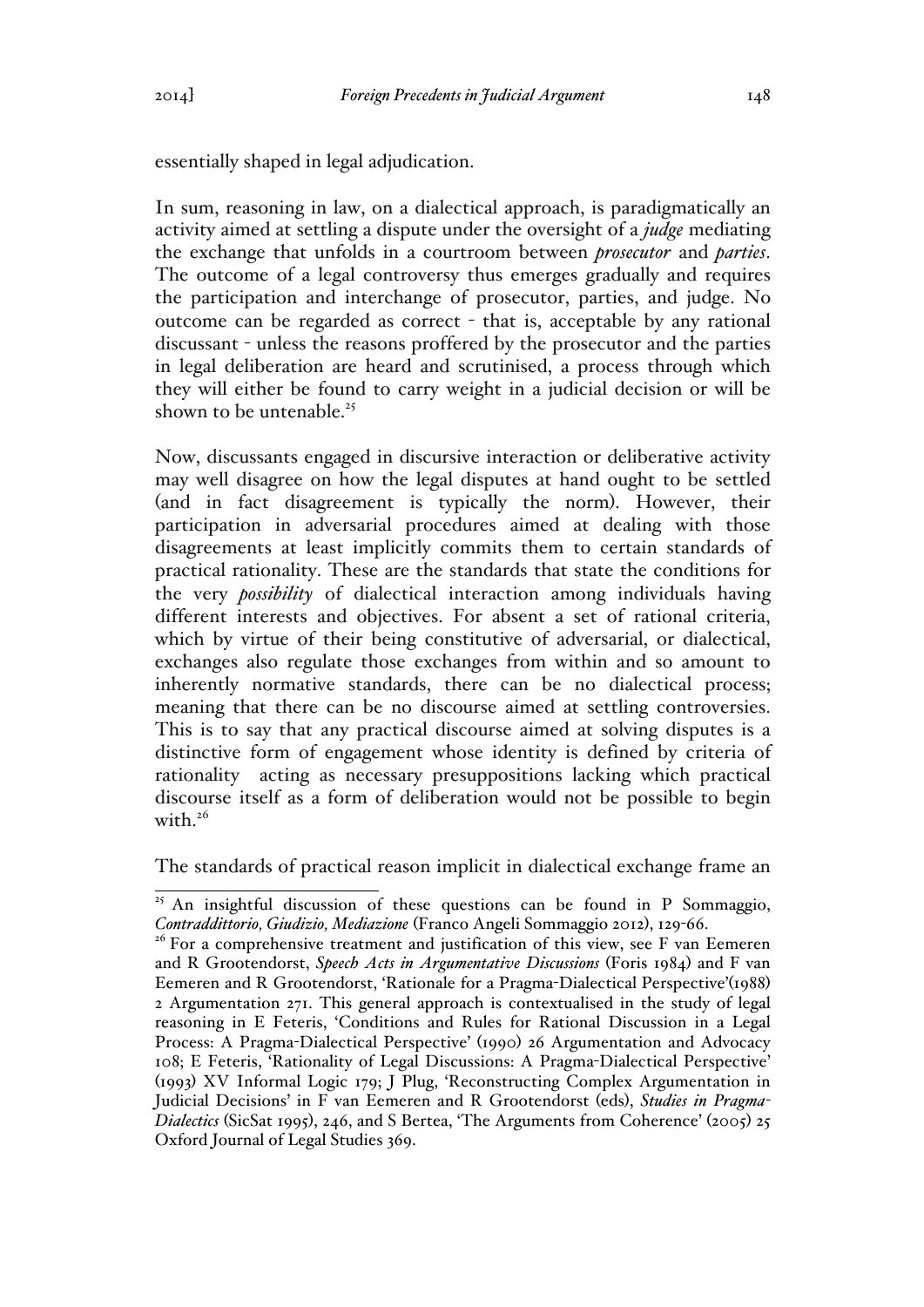ideal that can be described as discursive rationality, since those standards define a specific activity, namely, discourse, or deliberation.<sup>27</sup> Thus understood, discursive rationality is a form of communicative rationality: it refers to the principles underlying the discursive exchanges through which different views are put forward, conflicting claims are asserted, and disputes are settled. Discursive rationality thus emerges as an arrangement of principles that any practical argument needs to satisfy as a necessary presupposition. Among these principles, which govern the discursive moves in any form of communication aimed at subjecting some viewpoint to critical scrutiny, we should at least find the principles of consistency (or logical non-contradiction), coherence (both narrative and normative), and universalisation.<sup>28</sup> This means that legal reasoning - understood as a sequence of discursive moves structured around adversarial procedures can be characterised as sound when it at least lacks internal contradictions, is overall coherent, and can be accepted by others solely on the basis of universalizable reasons or arguments advanced in support of its conclusions. So, the two basic features of sound reasoning are that its conclusions should not be contradictory (either with each other or with their premises) and that everyone who uses its principles should have to acknowledge those conclusions as correct. $29$ 

The principles just introduced can be regarded as rational in that a failure to follow them makes inconceivable any debate aimed at resolving disputes,

<sup>&</sup>lt;sup>27</sup> The idea of discursive rationality finds a thorough discussion in the works of Karl-Otto Apel and Jürgen Habermas. See, in particular, KO Apel, 'Das Apriori der Kommunikationsgemeinschaft und die Grundlagen der Ethik' in *Transformation der Philosophie* vol. 2 (Surkhamp 1973), 358–35; J Habermas, *The Theory of Communicative Action*, vol. 1 (McCarty 1981); J Habermas, *The Theory of Communicative Action*, vol. 2 (McCarty 1984); J Habermas, *The Tanner Lectures on Human Values*, vol. 8 (University of Utah Press 1988); and J Habermas, *Moral Consciousness and Communicative Action* (MIT Press 1990). The discursive approach to reasoning is applied to law and legal reasoning in R Alexy, *A Theory of Legal Argumentation* (Clarendon Press 1989, or edn 1978), 177–295.

 $2^8$  A discussion of these criteria of rationality can be found in A Aarnio, R Alexy and A Peczenik 'The Foundation of Legal Reasoning' (1981) 21 Rechtstheorie 133–58, 259– 73 and 423–48; F Cavalla, 'Della Possibilità di Fondare la Logica Giudiziaria sul Principio di non Contraddizione' (1983) 12 Verifiche 5; A Aarnio, 'Why Coherence: A Philosophical Point of View' in A Peczenik (ed), *On the Coherence Theory of Law* ( Jiristförlaget i Lund 1998), 33–9; R Alexy, 'Coherence and Argumentation or the Genuine Twin Criterialess Super Criterion' in A Peczenik (ed), *On the Coherence Theory of Law* ( Jiristförlaget i Lund 1998), 39–49; F Cavalla, 'Retorica, giudiziale, logica e verità' in F. Cavalla (ed) *Retorica, Processo, Verità*, (CEDAM 2007), 17–84; and P Sommaggio, *Contraddittorio, Giudizio, Mediazione* (Franco Angeli Sommaggio 2012), 180–204.

<sup>29</sup> On this point see, in particular, F Cavalla, *La Prospettiva Processuale del Diritto* (CEDAM 1991), 68–83.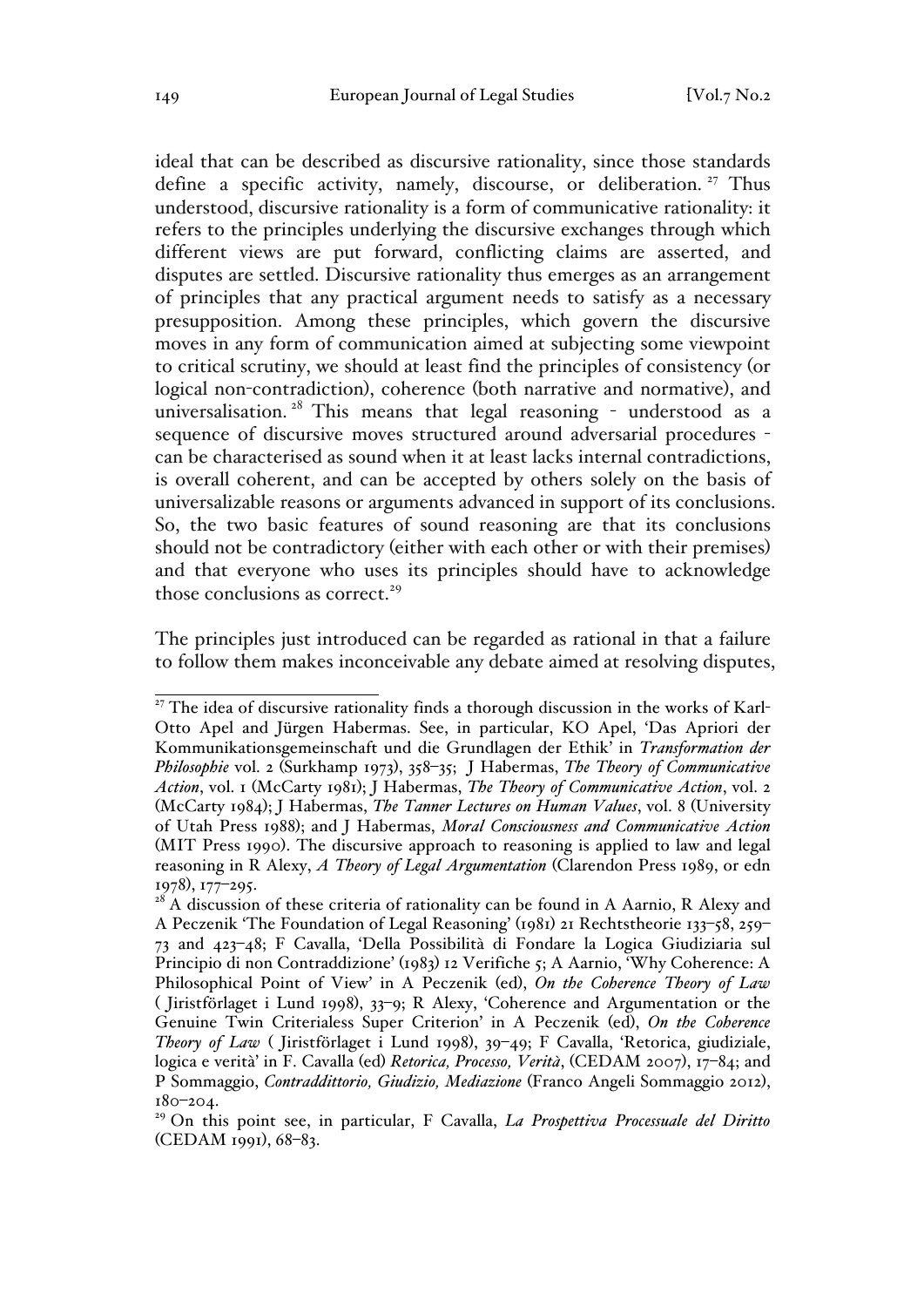and in some cases makes inconceivable the very practice of communicating. In much the same way as discussion is considered a rational way to settle controversies, we should consider rational the criteria by which practical discourse is regulated. So, it is by looking at the principles of discursive rationality that we can tell what forms of legal reasoning are correct: no legal dispute can be said to have found a legitimate solution if it was settled in violation of any of these principles. This means that sound legal reasoning can be characterised as a sequence of communicative exchanges carried out in keeping with the principles of discursive rationality.

Predictably, the principles of discursive rationality, as general and abstract requirements, do not conclusively determine the correct structures or the justified outcomes of deliberation in law: they are not formulas or algorithms that you apply to the premises of a dispute so as to selfsufficiently yield conclusions. They cannot on their own and in advance dictate the form, the substance, or the outcome of the deliberative practices carried out in accordance with them. Their role is structural in a rather more open-ended way, in that they only set the general boundaries within which legal reasoning can be characterised as sound. It follows that the principles of discursive rationality do not exhaust and replace actual debate in a courtroom proceeding; rather they set out the minimal conditions for a discussion to exist, and in so doing provide the method that needs be followed in order to embark on rational discussion. Hence, the normative framework so constructed - the framework outside which no discussion can take place - is context-dependent not only by virtue of its being compatible with any number of outcomes, but also in the more poignant sense that, in order to make it operative, the discussants need to bring into it the substantive presuppositions, or shared knowledge, forming the necessary background of the claims they make. These are what Aristotle called *endoxa*, the 'commonplaces' that make up our 'shared knowledge' or widely accepted beliefs. *Endoxa* act as general premises on which the (non-private) validity of the claims asserted by the discussants rests. Clearly, the *endoxa* one brings into the discussion are specific to the issue at hand, and so each rational discussion will have its own *endoxa* (and no genuine discussion can go without *endoxa*, either). The rationale of the appeal to *endoxa* can be thus summarised: *endoxa* can support the specific arguments that unfold in dialectical exchanges because they embody what deserves to be acknowledged once the social context in which a specific discussion is undertaken is taken due account.

To conclude, on the dialectical model introduced in this section, legal reasoning must satisfy the principles of discursive rationality, if it is to constitute a sound method for dealing with legal disputes. So, as much as the adversarial procedure framing the discursive exchanges made in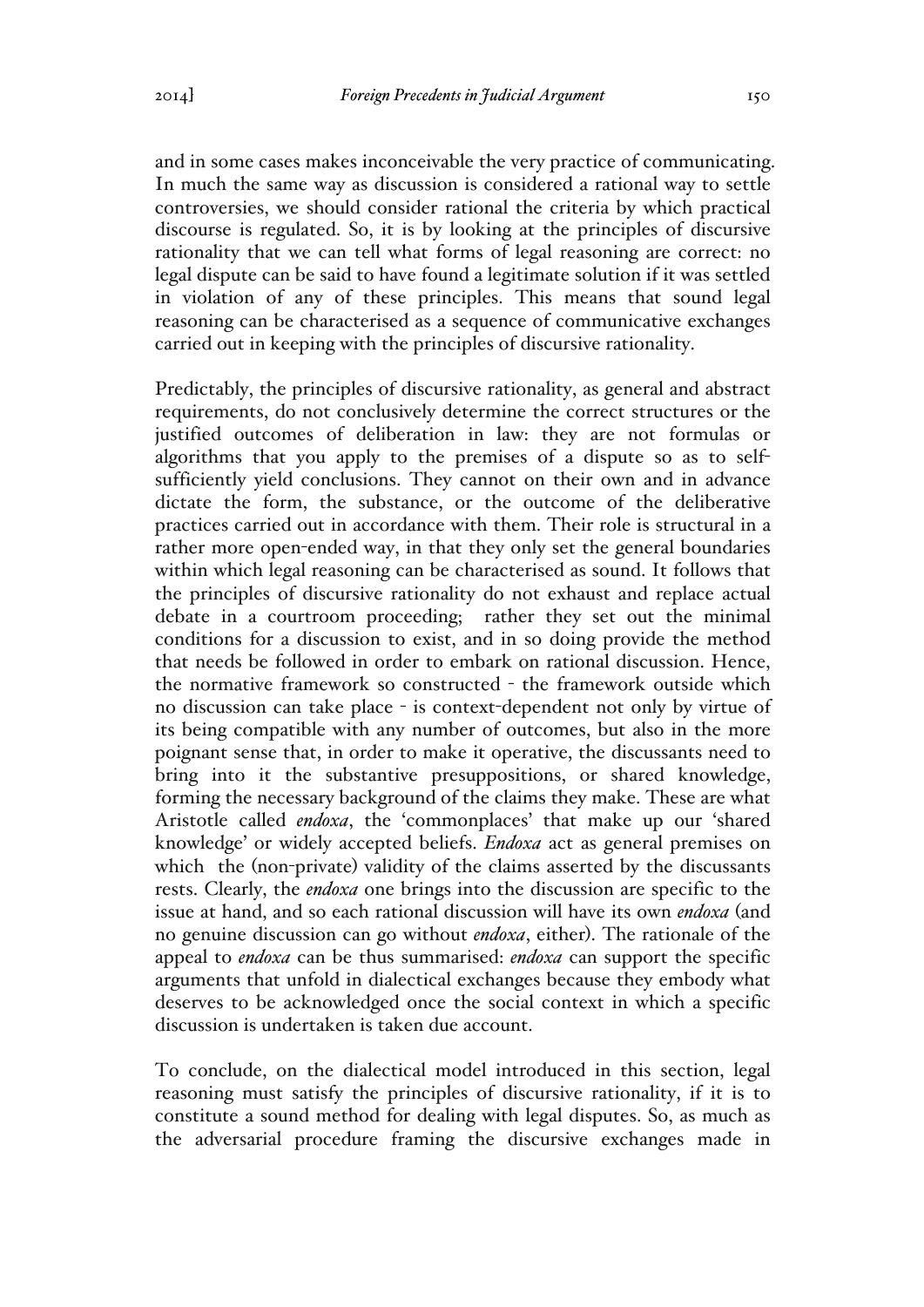courtroom proceedings is an essential part of the reasoning involved in legal adjudication, it does not, on a fully articulated dialectical approach, complete the picture of sound legal reasoning. For sound legal reasoning is more than a structured sequence of discursive exchanges, insofar as the latter need to be understood as part of an argumentative practice informed by the principles of discursive rationality.<sup>30</sup>

<sup>&</sup>lt;sup>30</sup> The fundamental tenets shaping the framework we theorise differentiate it from two influential theoretical approaches to legal reasoning that may arguably be interpreted as defending claims conceptually akin to those we theorise in this work, namely, the hermeneutical account of legal argument and the view of legal reasoning associated with Martin Shapiro's 'political jurisprudence'. The affinity between the theory we defend, the conception theorised by the champions of legal hermeneutics and the account advocated by Shapiro is due to the fact that they all deny the existence of a neat distinction between law and legal reasoning, on the one hand, and politics and practical decision-making on the other hand. In addition, they all pay specific attention to the processes of communication going on between the subjects who take part in the activities of legal deliberation. Finally, all three accounts agree, at least to some extent, that the use of foreign precedents is best understood as a way of coordinating and harmonising practices of adjudication that are carried out by units (namely, courts of different legal systems) inhabiting a space that is not informed by hierarchical structures (this point is formulated most clearly in M Shapiro and A Stone Sweet, *On Law, Politics, and Judicialization* (OUP 2002), 90-101). In that respect, the three accounts may be argued to at least superficially converge on the view that the practice of appealing to foreign precedents ultimately constitutes a form of 'unhierarchically coordinated judge-made law' and that in the areas covered by that practice courts seek to achieve coordination through 'horizontal interstate *stare decisis*' and so they adopt a 'mode of non-authoritative legal communication' (M Shapiro and A Stone Sweet, *On Law, Politics, and Judicialization* (OUP 2002), 95). These elements set the three theoretical approaches apart from most of the other theories of legal reasoning supported nowadays. Despite this conceptual continuity, however, the account we offer can neither be reduced to legal hermeneutics nor be equated to Shapiro's theory of legal reasoning. The project undertaken by legal hermeneutics is best interpreted as aimed to provide a heuristic device for an adequate understanding of the forms of legal deliberation. As a result, the hermeneutical approach grants one invaluable insights on the actual pre-conceptions and specific pre-understanding affecting the interpretive processes framing legal adjudication. Related, it makes one acutely aware of the nature of those processes as well as their discretionary quality. Yet, contrary to the theory introduced in this section, legal hermeneutics is not directly concerned with the normative dimension of adjudication and so is unable to establish any normative standard for legal reasoning (for further remarks on the shortcomings of legal hermeneutics see F Zanuso, 'In Claris non Fit Interpretatio: las Ilusiones del Normativismo en la Critica del la Hermenéutica' in Aa.Vv., *Hermenéutica Juridica: Sobre el Alcance de la Interpretaciòn en le Derecho* (Comillas 2011), 255-75). The normative dimension is largely absent from Shapiro's proposal too. His political jurisprudence is programmatically meant to apply the principles of social sciences to the study of law (cf. M Shapiro and A Stone Sweet, *On Law, Politics, and Judicialization* (OUP 2002), 3-18). As a result, Shapiro's political jurisprudence is less a normatively oriented full-scale legal philosophy than a sophisticated and insightful contribution to behavioural social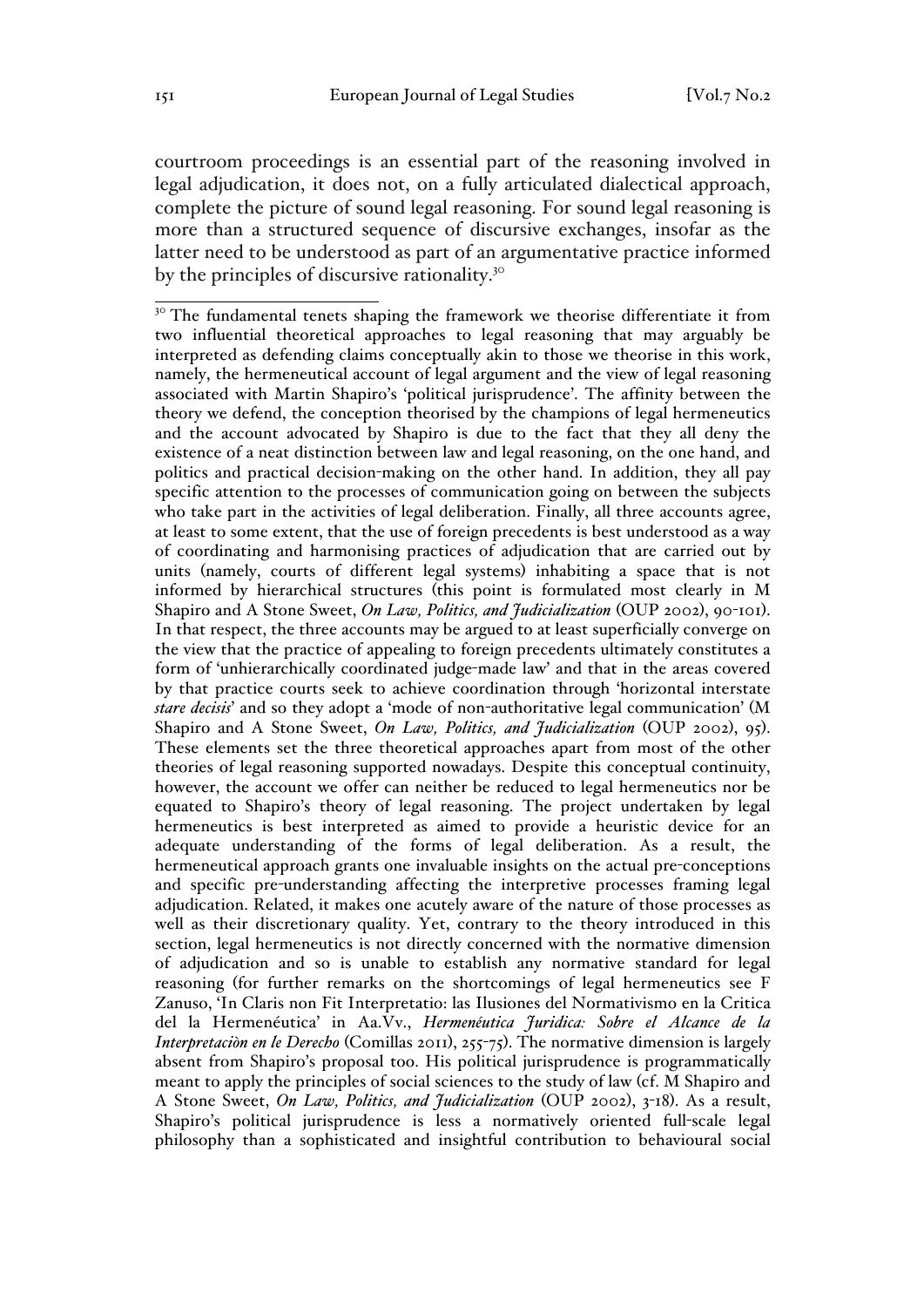# *Dialectic and Reasoning with Foreign Precedent*

It was just remarked that the dialectical model of legal reasoning introduced in the previous section defines an argumentative practice necessarily informed by the principles of discursive rationality. It follows from that feature of the model that foreign precedents are presumed to have some kind of bearing on the cases at hand. Foreign precedents are here understood to comprise both the *argument* offered in support of a judicial decision and its substantive *outcome*. There is an intrinsic rationality to the practice of relying on past arguments and decisions in dealing with present issues. The intrinsic rationality of the practice is owed to the fact that precedents - including foreign ones - result from past legal proceedings. Insofar as they are carried out in accordance with adversarial procedures enabling prosecutor and parties to engage in argumentative activities where the parties defend their own claims before the judge and argue against those put forward by the counterparty, legal proceedings have an inherent value. The inherent value of practices so framed lies in their being structured in a rational way rather than simply occurring as a series of events involving certain individuals and taking place in a certain place at a certain time and under certain conditions. Legal proceedings, in other words, do not exist as mere facts, but concretise the general and abstract principles of discursive rationality. It is for this reason - namely, because courtroom proceedings make it possible to decide disputes in a rational way - that the arguments and rulings contained in precedents are *prima facie* justified. They are justified, in other terms, by virtue of the presumptively rational manner in which they have dealt with a dispute in the past. Since, in the context of a legal proceeding, the judge, the prosecutor, and the parties learn a great deal by engaging with disputes decided beforehand in accordance with rational procedures, a foreign precedent can legitimately extend its effect to subsequent domestic cases so long as it can be found to have been correctly decided.

 $\overline{a}$ science that can be comfortably situated within the American realist movement (broadly understood) and related pragmatic turn in jurisprudence (paradigmatic in that respect is the treatment of the doctrine of precedent that can be found in M Shapiro and A Stone Sweet, *On Law, Politics, and Judicialization* (OUP 2002), 102-11). On this basis, political jurisprudence present courts and judges as 'part of government', which as such 'must be studied empirically' (M Shapiro and A Stone Sweet, *On Law, Politics, and Judicialization* (OUP 2002), 13). This feature neatly distinguishes Shapiro's peculiarly empirical approach to precedents in law from the account of precedents introduced in this paper, which, by contrast, is essentially characterised by the explicit endorsement of the normative standpoint - namely, the standpoint that is mostly absent in both legal hermeneutics and Shapiro's view. Hence the distinctiveness of the approach we set out to defend in this work when compared to the approaches to legal reasoning that show some continuity with our research programme.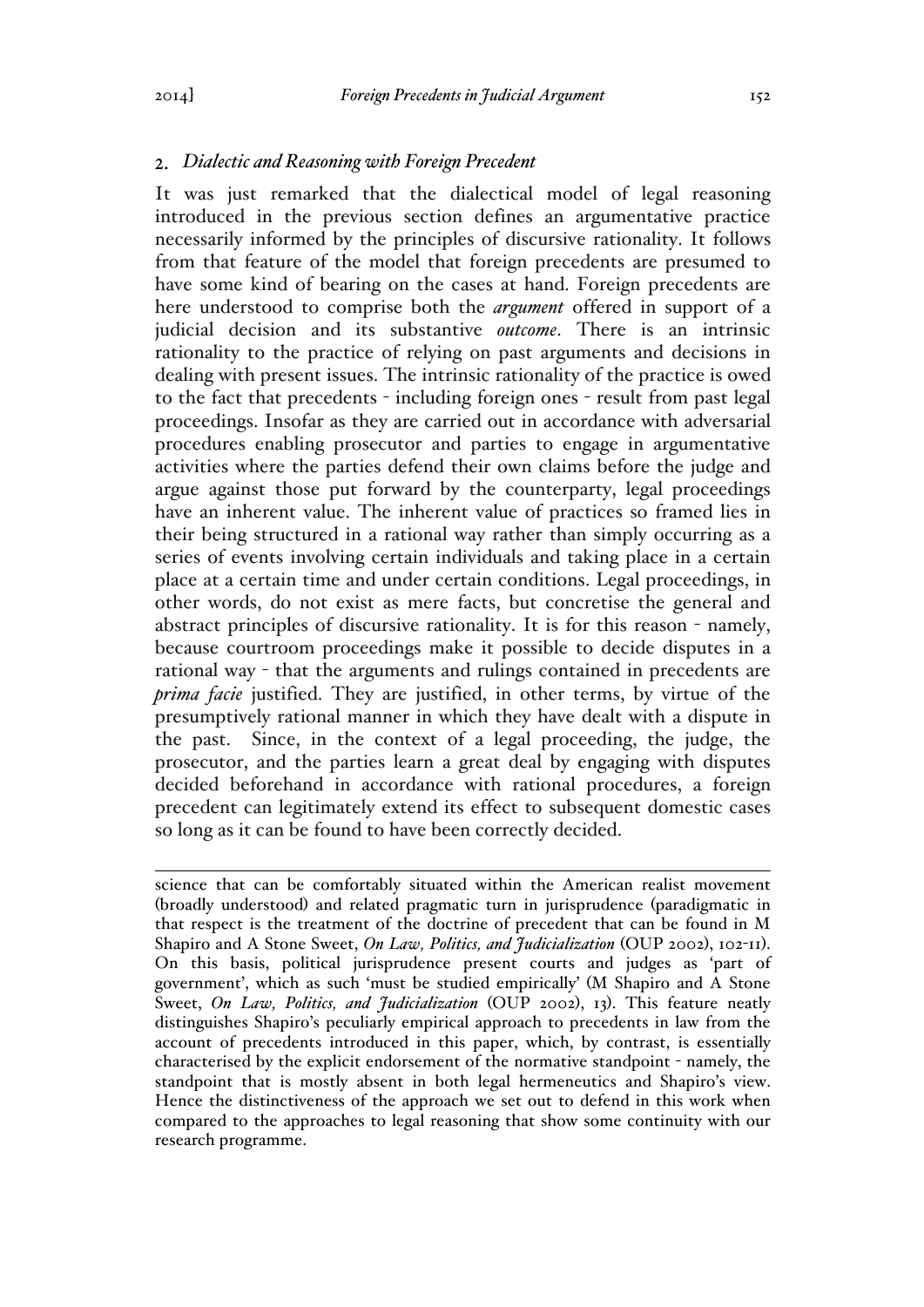These introductory remarks show that, on a dialectical account informed by the principles of discursive rationality, foreign precedents are endowed with presumptive binding force. We call their binding force presumptive because it is ultimately conditioned upon the rational acceptability of both the previous deliberative activities carried out in the courtroom and their outcomes. It follows from that that the authority of a foreign precedent ultimately rests on how convincing the courts should find its argument and ruling. This admittedly blunt statement of the dialectical position that we endorse needs to be refined and qualified. On the one hand, the statement should not be taken to mean that the provenance of the precedent foreign, as opposed to domestic - is completely irrelevant. On the other hand, it starts out from an idea of legal authority that can be seen to be instantiated by precedents. Both of these points call for further elaboration.

Let us take them up in turn and consider first the main issues relating to the *provenance* of a precedent. From a dialectical perspective shaped by the standards of discursive rationality, the bindingness of a precedent - be it domestic or foreign - is constructed in the process of carrying out a courtroom proceeding, where a prosecutor and the parties exchange arguments under a judge's control and supervision. This principle is general and so applies to domestic and foreign precedents alike. However, the argumentative burden one carries in resorting to these two types of precedent is not the same. As part of the same legal system where the present controversy has arisen, a domestic precedent can be presumed to apply to that controversy, provided that it can be argued to apply to a situation relevantly similar to the case presently before the court. A domestic precedent can accordingly be assumed to authoritatively apply to the present dispute, unless its relevance is challenged by one of the parties involved in the dispute.

The process by which to validate recourse to *foreign* precedents is, by contrast, more thorough and detailed. Foreign precedents cannot enjoy the same presumption that domestic ones do concerning their relevance and applicability. There is therefore an additional argumentative burden, peculiar and more demanding, that comes with the use of foreign precedents. This burden mainly consists in the requirement that an argument be produced showing that the foreign precedent at issue does not come from institutional contexts informed by legal traditions, principles, and norms incompatible with the ones shaping the legal system in which the present case is being decided. This means that, before foreign precedents can be used in adjudication, they need to be carefully introduced and systematically discussed in the courtroom. Such extensive debate offers the prosecutor, the parties, and the judge an opportunity to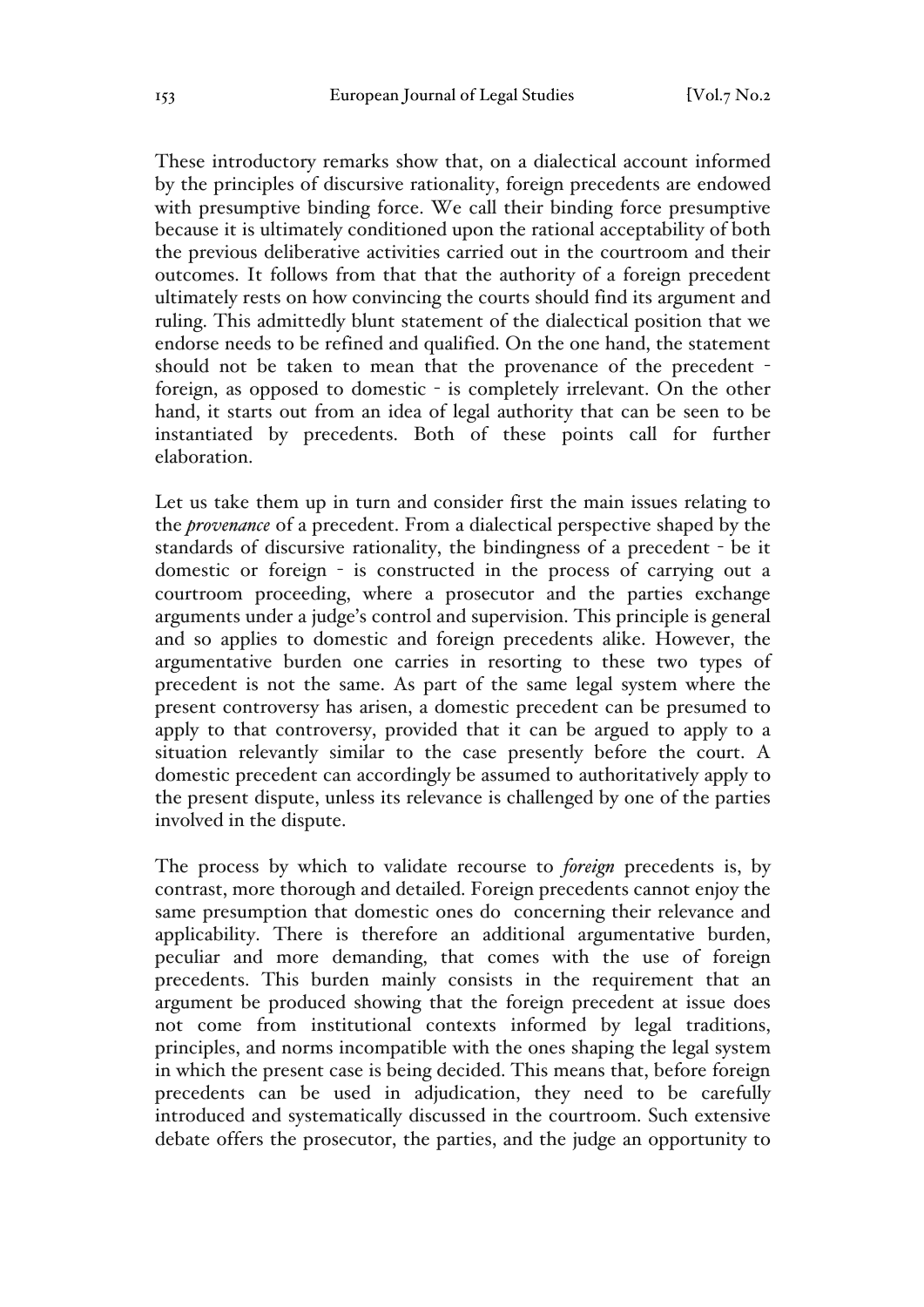assess the soundness of a foreign precedent in the context of the present dispute so as to make sure that the precedent is relevant and that, despite its foreign provenance, it cannot be regarded as completely alien to the legal framework in relation to which it is being considered as authoritative. Conversely, any appeal to foreign precedents should be regarded as arbitrary and unjustified if the precedents used in the judicial justification of a ruling have not been specifically debated in the courtroom.

It emerges from the foregoing remarks that the dialectical approach we are defending, for one thing, locates our present engagement with precedents front and centre, and for another it makes the binding force of a foreign precedent by and large conditional on that precedent's substantive justification in the eyes of the prosecutor, the parties, and the judge in the current legal proceeding. To many, the latter conclusion flies in the face of the classic doctrine of precedent, which attaches formal, vis-à-vis substantive, authority to precedents in law. As a result, the dialectical approach may be interpreted as effectively denying the authoritative force of foreign precedents. However, this interpretation can only be defended if legal authority is conceived in accordance with what can be termed the 'deferential model' of authority - a model irreconcilable with the fundamental idea behind the dialectical approach. From a dialectical point of view, no authority can conclusively command deference, since all legitimate authority ultimately owes its binding force and directive power to the rationality of discursive processes. Therefore, in a framework based on dialectic, the authority associated with precedent in law can only be characterised as 'dialogic' authority, in contrast to deferential authority. Let us further expand on this point, which is fraught with theoretical implications.

An authority can be characterised as deferential insofar as it issues content-independent directives providing exclusionary reasons for action.<sup>31</sup> On this conception, an authoritative statement is considered binding, not by virtue of the soundness of its substantive rationale, but simply in virtue of its having been issued by a competent institution at some point in the past. When considered authoritative in this deferential sense, past decisions are claimed to affect later disputes even if those decisions turn out to be substantively incorrect or mistaken. Precedents so construed can

<sup>&</sup>lt;sup>31</sup> This notion of authority is paradigmatically argued for in J Raz, *The Authority of Law: Essays on Law and Morality* (OUP 1979), 3–33; J Raz, *The Morality of Freedom* (OUP 1986), 23–105; J Raz, 'Facing Up: A Reply' (1989) 62 Southern California Law Review 1153–1235, 1179–1200; J Raz, *Practical Reason and Norms* (Hutchinson 1990), 49– 84; J Raz, *Ethics in the Public Domain: Essays in the Morality of Law and Politics* (Clarendon Press 1994), 194–221, and J Raz, 'The Problem of Authority: Revisiting the Service Conception' (2005) 90 Minnesota Law Review 1003.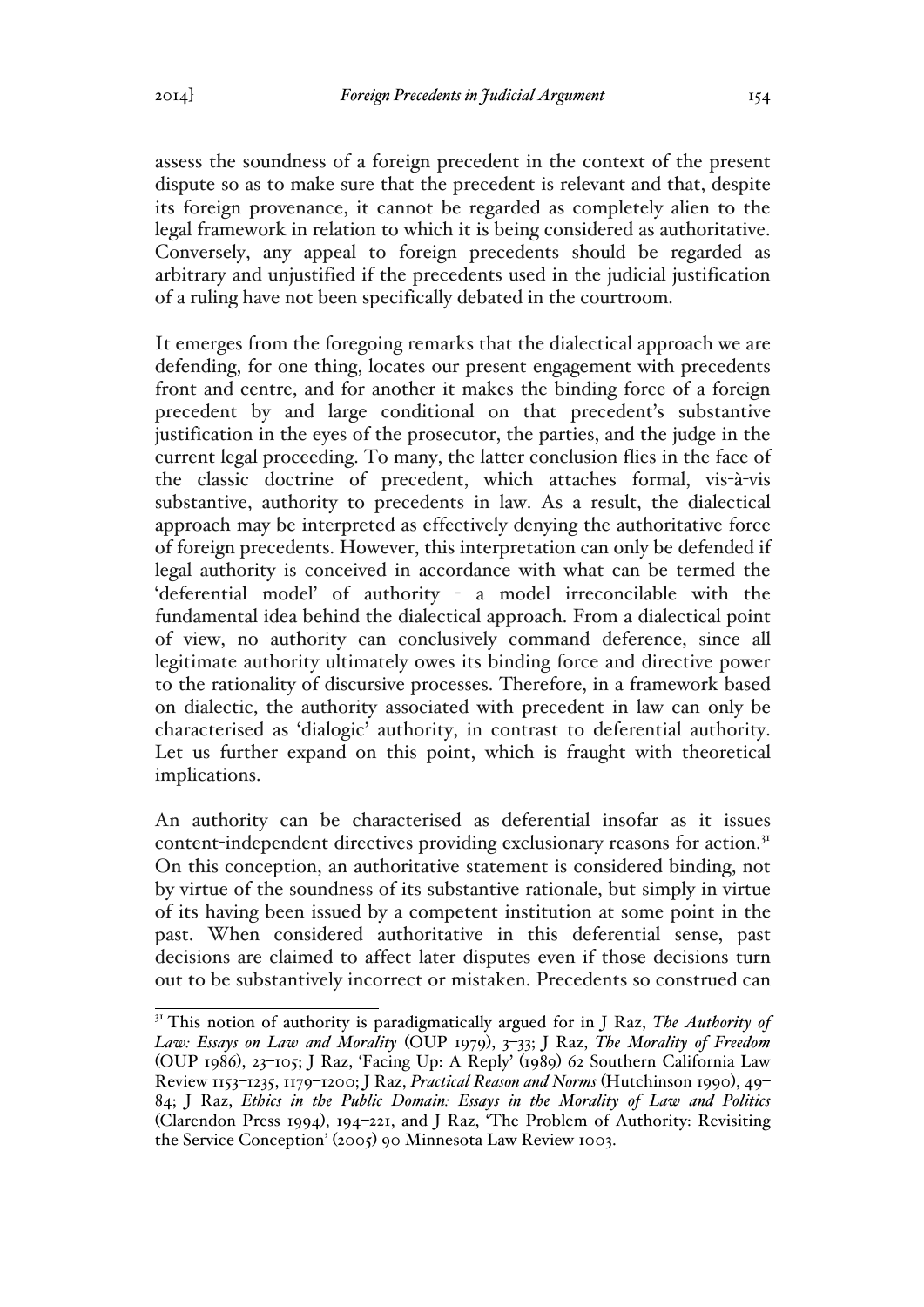thus be qualified as 'opaque' to their own rationale: their binding force is independent of their underlying justification. Now, that is the traditional doctrine of precedent, implied in which it is, then, a deferential notion of authority. To state it otherwise, precedents in law are traditionally found to be authoritative in the deferential sense just discussed.

This is not so from a dialectical perspective, which outright rejects the notion of deferential authority. In fact, the deferential model of authority is grounded in theoretical presuppositions that cannot be made compatible with the fundamental principles of discursive rationality. Deferential authority can be said to follow an *exclusionary* logic, for it instructs one to behave in a certain way and to disregard certain substantive reasons for acting otherwise. This exclusionary logic makes it so that, in the words of Joseph Raz, the statements issuing from an authority enjoy "a relative independence from the reasons which justify them" and can be regarded as "complete reasons in their own right".<sup>32</sup> Quite the opposite is true of discursive rationality, which proceeds from an ideal of communicative exchange operating on a principle of openness to criticism. Discursive rationality gives expression to the idea of a dialogue, or discursive exchange, between parties making different claims. It thus frames and legitimises discussions in which each party is allowed to introduce any claim or argument whatsoever (so long as it is pertinent) and to rebut any claim or argument made by the counterparty.33 On this approach, then, every claim will be assessed on its own merits. Here we have an ideal of rationality where nothing escapes the reach of critical scrutiny, and so everything may be brought into the discussion and then also challenged. This means that from a dialectical perspective shaped by the principles of dialectical rationality, (legitimate) authority is not based on deference, since on the dialectical model certain questions are not barred from consideration for the sole fact that a competent institution has decided that there should not be any further deliberation on a given rule, and so the rule is protected from additional scrutiny. On a dialectical approach, by contrast, authority is grounded in dialogue, understood as a form of communication where any claim needs to be subjected to collective scrutiny before it becomes the basis for a decision. $34$  So, on a dialectical theory, the kind of authority

<sup>32</sup> J Raz, *Practical Reason and Norms* (Hutchinson 1990), 79.

<sup>33</sup> This point is argued at length in R Alexy, *A Theory of Legal Argumentation*  (Clarendon Press 1989, or edn 1978), 187-197.

<sup>&</sup>lt;sup>34</sup> The idea of discursive rationality, we submit, is best accounted by relying on the metaphor of a dialogue between parties making conflicting claims. This statement is justified by the fact that in our framework of thought discursive rationality refers to a set of standards emerging from the structure of exchanges between individuals who mutually recognise the counterparty as a partner having equal rights and dignity in a joint enterprise (practical deliberation). Related, one only complies with the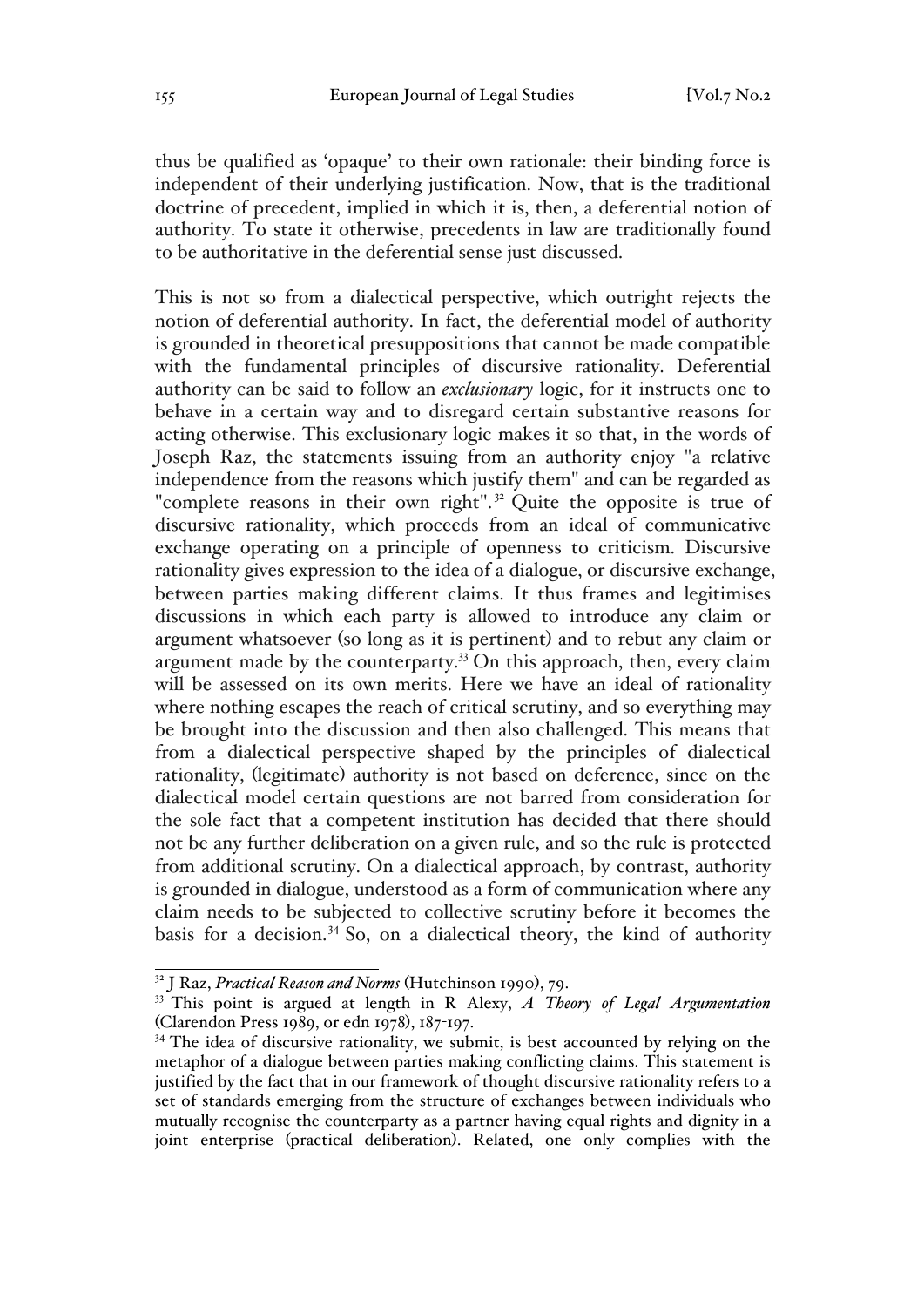precedents can aspire to is not deferential, but dialogic.

Dialogic authority can be defined in the sense expounded in Cunliffe's and Reeve's seminal work as a kind of authority that only commands temporary power-delegation and conditional submission.<sup>35</sup> What it means for one to be under an authority in the dialogic sense under consideration is to be under certain practical constraints. Those subject to dialogic authority are not free to act on the basis of their best judgment about the case at hand: they understand that they may very well have to accept a course of conduct contrary to that judgment. However, this submission to dialogic authority does mean that one has to unconditionally suspend her capacity for practical judgment and independent action. Those subject to authority are rather dealing with a momentary and partial delegation of our practical prerogatives. By acknowledging an institution or practice as a dialogic authority, one accepts to defer to it in practical matters of public policy, while retaining the right to question those in authority if they should issue directives that may be argued to depart too much from what is substantively correct in accordance with the principles of dialectical rationality.<sup> $36$ </sup> So, dialogic authority is such that those in authority are

 $\overline{a}$ requirements constitutive of discursive rationality insofar as, when putting forward her claims, she does not seek to *impose* her views on the counterparties or to merely *persuade* them, but rather she is concerned with *convincing* the counterparties of the soundness, or normative correctness, of her position. Accordingly, the notion of discursive rationality can hardly be described in terms of kinds of interpersonal conversations that follow a non-dialogic structure, such as, for instance, negotiations going on between parties bearing conflicting interests. For, whilst those concerned play an essential role in the proceedings governed by the standards of discursive rationality, in the theoretical model we are defending, controversies cannot be settled in any way the parties may like, or regard it to be in their own interest, as it is instead the case with negotiation-like processes. By contrast, the conduct of the parties involved in an exchange informed by the standards of discursive rationality is controlled by a set of principles that put constraints on the options available to those parties. Hence, discursive rationality shapes practical reasoning as an activity regulated by norms that are not settled by, or negotiated between, the concerned parties and so largely pre-exist the actual interactions between those parties. This dimension sets the processes governed by the principles of discursive rationality apart from the standard forms of bargaining and negotiation, which the parties are free to model as they go along on the basis of their own preferences. The metaphor of dialogue we rely on, in sum, is meant to emphasise the fact that discursive rationality is not reducible to the merely prudential kind of practical reason governing negotiation-like enterprises, or bargaining-like activities, which are ultimately intended to merely match the actual objectives and needs of the concerned parties.

<sup>35</sup> J Cunliffe and A Reeve, 'Dialogic Authority' (1999) 19 Oxford Journal of Legal Studies 453.

 $36$  As it is put in J Cunliffe and A Reeve, 'Dialogic Authority' (1999) 19 Oxford Journal of Legal Studies 453, 462, 'a movement from deferential authority to dialogic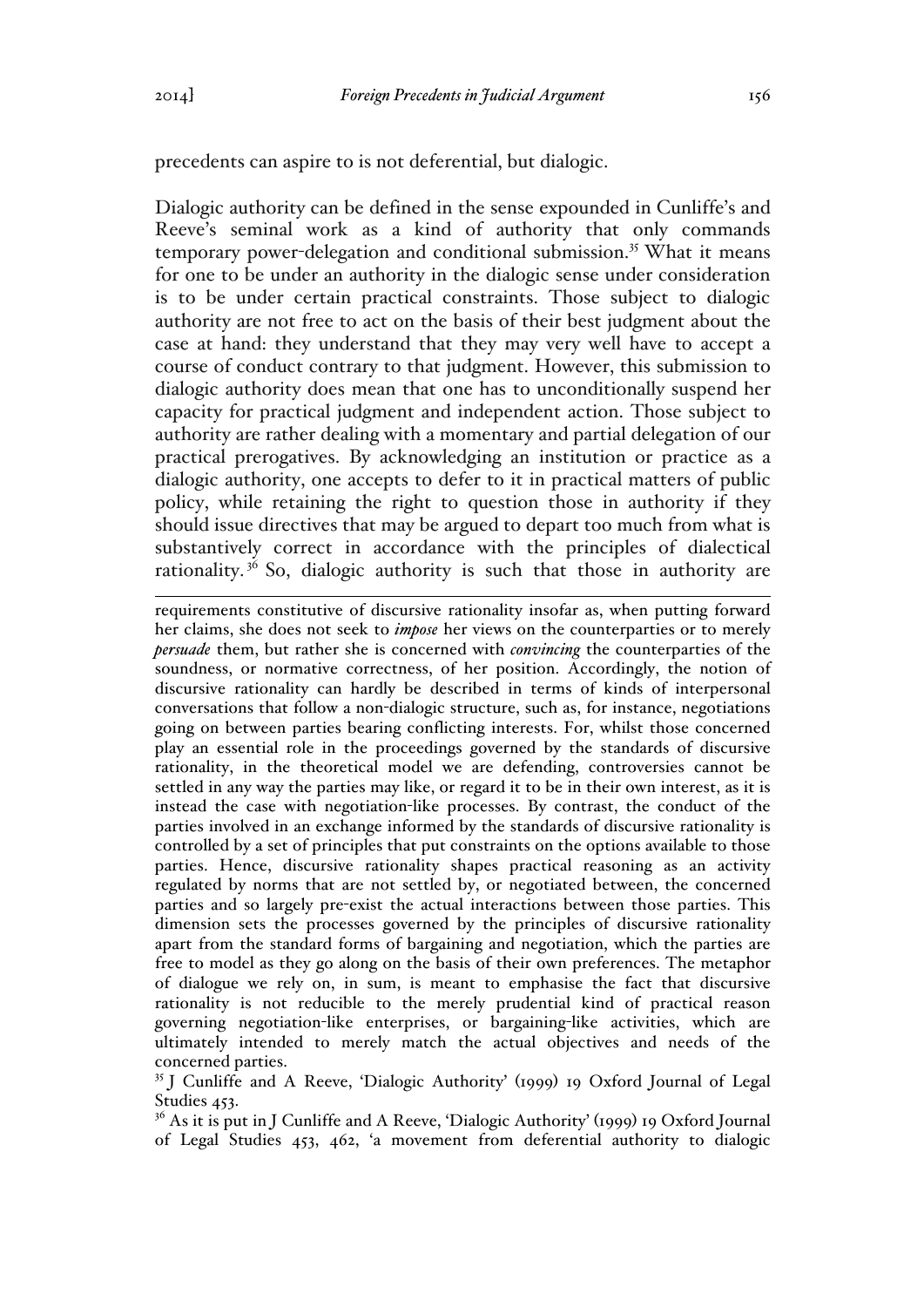empowered to govern, but on the understanding that that power can be revoked at any time. This means that, on the one hand, those *in* authority are always accountable for the rules they issue, but at the same time those *subject to* authority retain their independence even in those areas where they have delegated their power to act on their own best judgment, since that delegation is temporary and revocable, having been granted subject to a condition of accountability.

So, the claim that precedents are authoritative in a dialogic sense, rather than in a deferential one, means that while precedents do have a binding force, that force is neither absolute nor content-independent. Recourse to a precedent is justified only insofar as the conclusion it reaches and the reasons offered in support of that conclusion are found to be compelling by those who subsequently participate in settling legal disputes involving relevantly similar cases. Failing this condition, precedents cannot be legitimately used in legal adjudication, and so cannot be said to have a binding force.

It bears pointing out here that, on a dialectical approach, authoritative precedents come not with just *any* sort of reason, but with *reinforced*  reasons that carry extra weight in supporting a judicial decision. Unlike an ordinary, or not reinforced, reason, which can only be judged on its own merits, a reinforced reason gains justificatory force, on top of that inherent soundness, by virtue of its source. In other terms, if a reason or argument was put forward by an authoritative institution in keeping with an established method of reasoning, it will enjoy a *prima facie* plausibility, or presumption of correctness, that other reasons (those not so issued) cannot claim for themselves. However, the point here is that reinforced reasons, and the precedents in which they are contained, can be understood in two different ways depending on the view of authority in light of which they are considered.

From the standpoint of authority in a *deferential* sense, reinforced reasons are exclusionary (they bar competing reasons regardless of how compelling they may be); from the standpoint of authority of in a *dialogic* sense, their reinforced status does not rule out a priori the ability to invoke other substantive reasons. So, on a dialectical approach, as much as precedents may trump other reasons in light of which the case at hand could be decided, this 'reinforced' priority is not so entrenched as to exclude those other reasons altogether: these will always live in the background, from which they can always be pulled out, reintroduced, and brought to bear on

 $\overline{a}$ authority occurs when the authority-subject begins to insist on some elaboration of the reasons underlying the requirements or judgements of authority'.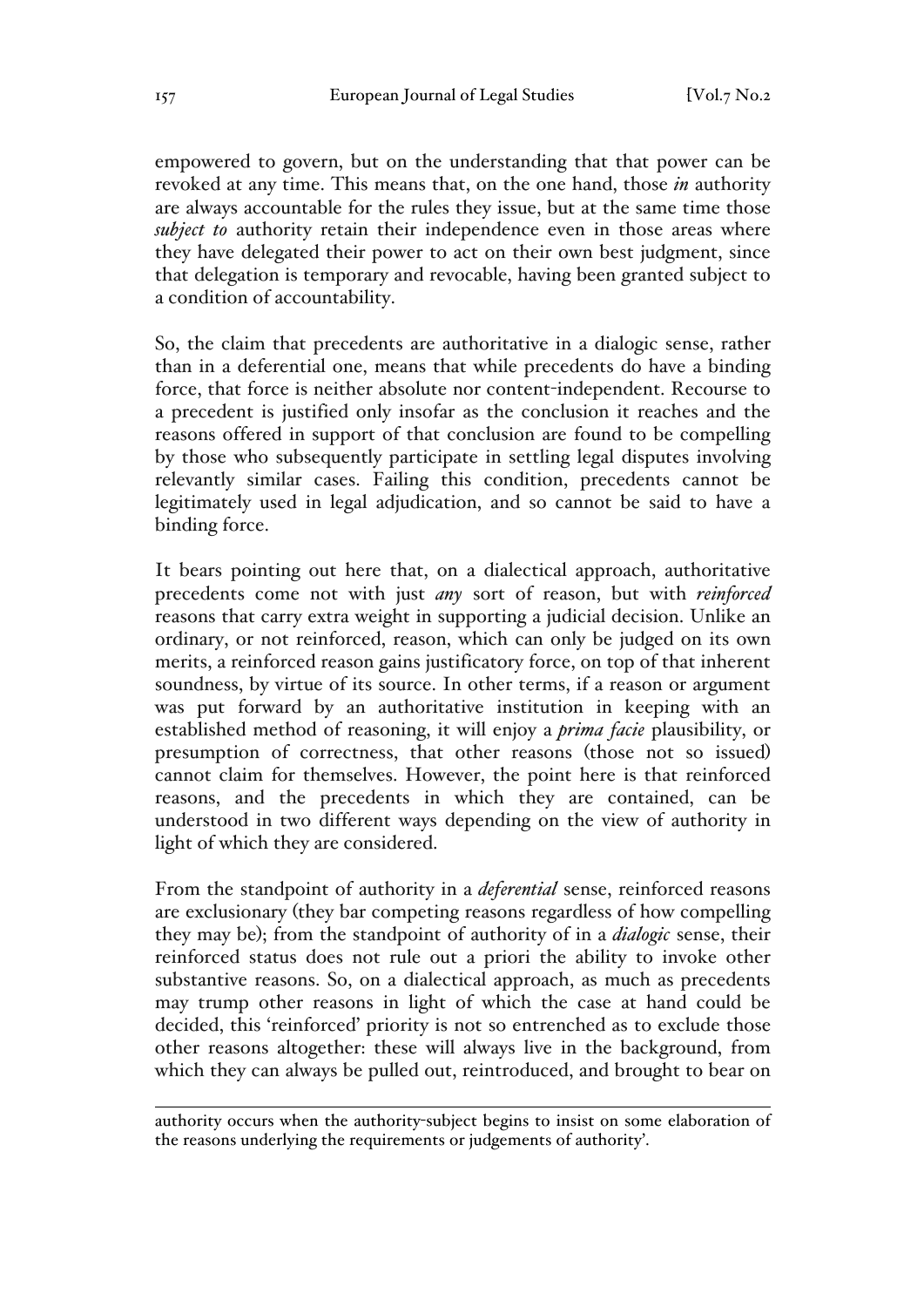the case at hand. That is because, as we have been discussing, precedents owe their binding force not just to their source (to the fact of their having been issued by a competent authority) but also, and importantly, to their underlying justification, and precedents that no longer reflect this second component - by virtue of their ruling out all justificatory reasons other than the ones adduced in the precedent itself, thereby forestalling any further reasoning - cannot be said to be binding.

In sum, on a dialectical approach, precedents and the justificatory reasons adduced in their support are distinct, but ultimately connected: although they form distinct classes, the separation is only temporary and limited, not absolute. This is so because, on this view, an authoritative precedent differs from a substantive justification by reason of its force. An authoritative precedent bears on the outcome of judicial deliberation not by barring substantive reasoning, but by competing with other practical reasons from a position of advantage (by virtue of its having a pedigree, or being 'reinforced'). Reasoning with precedent therefore involves a systematic bias: the reinforced reasons attached to precedents will generally outweigh, by virtue of their source, any other reasons that would otherwise apply. As a result, a precedent will as a matter of fact prevail on conflicting substantive reasons most of the time, though not always. For there may well be cases in which the additional strength built into an authoritative precedent will not enable it to trump or outweigh conflicting substantive reasons. In these cases it will be legitimate for courts to depart from precedent. Such a departure is possible only under special circumstances, however, meaning that it is a really strong argument that one will have to present in order to rebut a precedent.<sup>37</sup> This means that when a court is confronted with a precedent, it is presumptively bound to follow it. However, this obligation is neither absolute nor ultimately content-independent, since it can be disobeyed when concurrent reasons supporting an alternative decision turn out, upon scrutiny, to be stronger than those sourced to a precedent. So, although precedents come with a stronger justificatory force, that force is nonetheless defeasible.<sup>38</sup>

Now, the reader may have noticed that in our account of the authority of precedents we have not distinguished domestic and foreign precedents.

<sup>&</sup>lt;sup>37</sup> On the defeasibility of authoritative directives, and the exceptional circumstances in which they may fail to exert their authority, see W Waluchow, 'Authority and the Practical Difference Thesis: A Defence of Inclusive Legal Positivism' (2000) 6 Legal Theory 45.

<sup>&</sup>lt;sup>38</sup> These points are expanded in S Perry, 'Judicial Obligation, Precedent and the Common Law' (1987) 7 Oxford Journal of Legal Studies 215 and S Perry, 'Second-Order Reasons, Uncertainty and Legal Theory' (1989) 62 Southern California Law Review 913.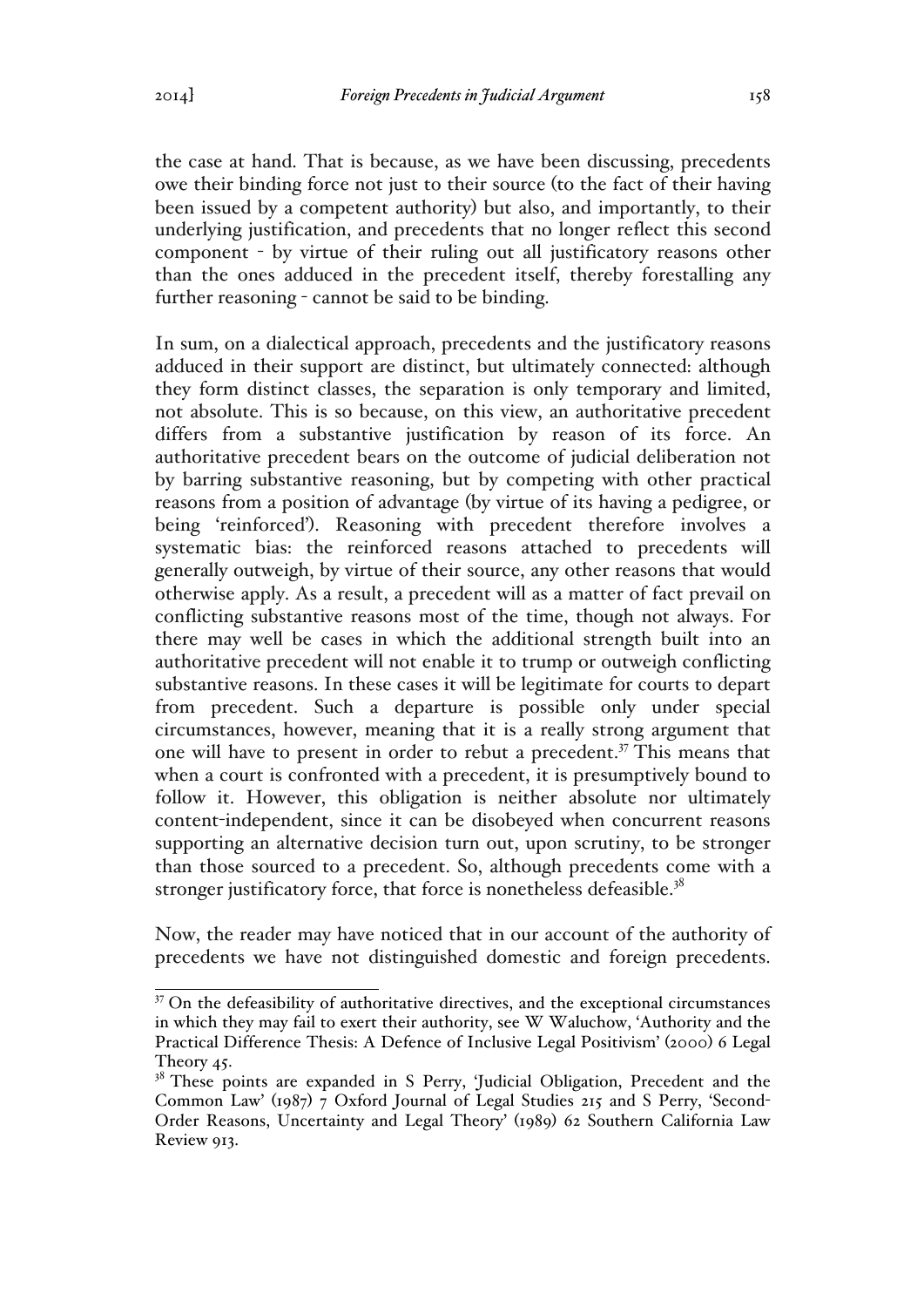That is because, from a dialectical perspective, both kinds of precedents should be understood as authoritative statements in the dialogic sense. This position follows from the more general claim that we should do away with any rigid separation between what is *inside* a system of law and what is *outside*. From a dialectical perspective, legal systems can hardly be conceived as standalone or rigorously separated orders: the separation between different legal systems is at best partial and relative. Indeed, on a dialectical approach, law is conceived as a global phenomenon, an interconnected web of principles, policies, and provisions that may well have its boundaries, making for discontinuities and local differences, but not to such an extent as to result in a set of isolated units without any communication between them. Law so conceived is only contingently connected to its territory, since the legal domain is a common space inhabited by courts and litigants from different regions and traditions.

This should not be taken to mean that local history, tradition, and culture have no role in shaping the law. Quite the contrary: it is a significant role that they play in that regard. But it is also true, as a matter of practice, that the line between national law and international law is constantly being blurred in adjudication. In light of that background, the idea that national legal systems are self-contained and mutually impenetrable spheres - an idea typically associated with the dominant view - turns out to be no more than an ideological claim sitting poorly with current practices in legal adjudication. Indeed, that idea fails to appreciate the interconnectedness of law in a world where economic, social, and political interactions cross national borders, and the fact that legal adjudication must adapt, for it is increasingly dealing with legal disputes which often reflect that reality, involving parties operating in a transnational context. So, just as the socioeconomic system is internationalising, so should legal deliberation and decision-making. In fact, this is precisely the trend, considering that adjudication is increasingly being shaped by principles shared on a global level.

The dialectical approach to reasoning with precedent must accordingly be understood as conceptually linked to an internationalist legal perspective. From such a perspective, the use of foreign precedents in domestic adjudication is seen as an example of the increasing internationalisation of law and as a paradigmatic way in which a legal system can affirm its membership in the international community through processes of adjudication. Accordingly, the rigorous distinction between domestic and foreign precedents can be argued to be artificial - grounded in ideology rather than in theory. In this context, a precedent should be conceived as a legal resource capable of shedding light on disputes beyond the domestic sphere. From the dialectical point of view, thus, when an issue debated in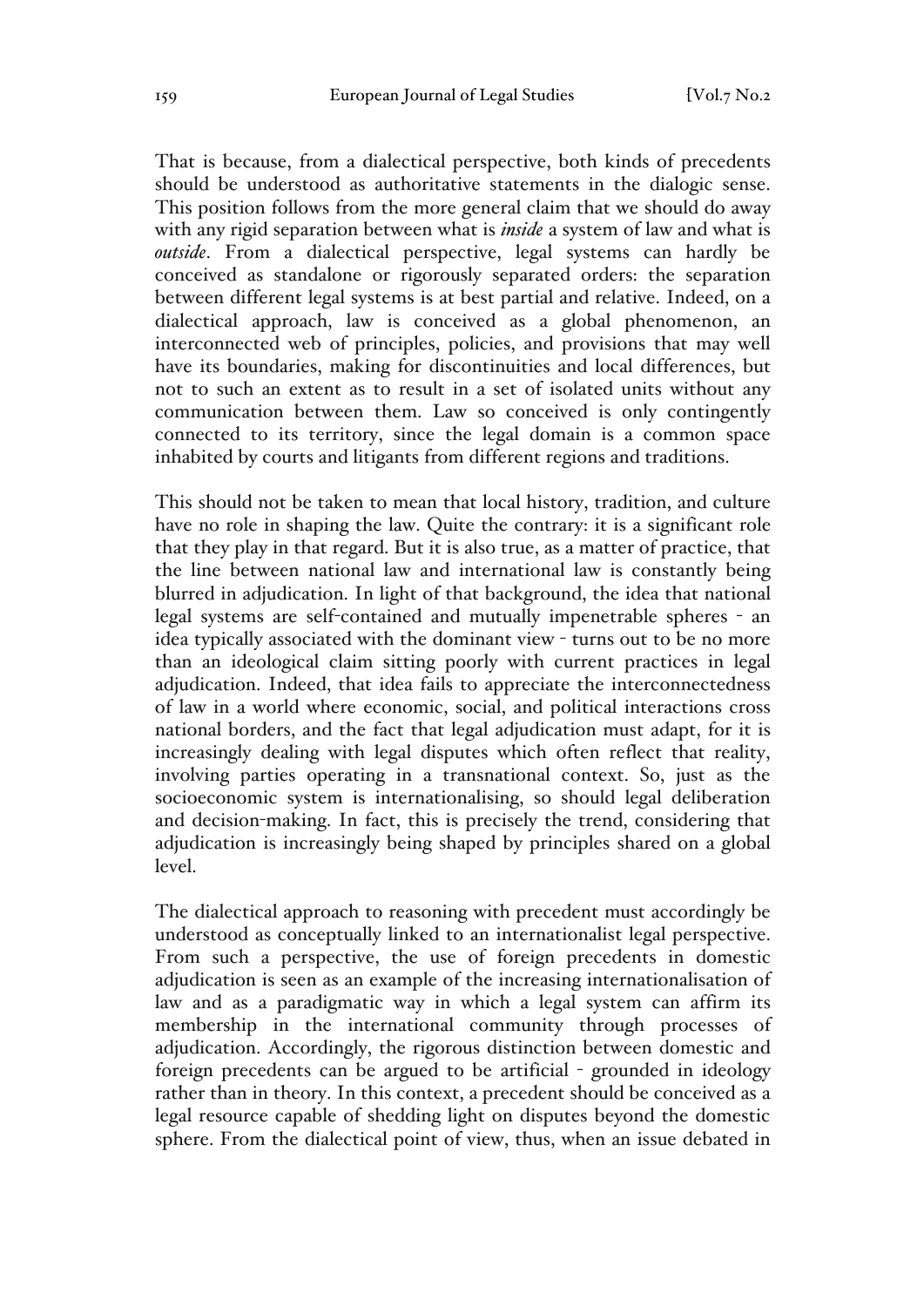one jurisdiction crops up in another, those engaged in settling the more recent dispute should not be barred from borrowing legal arguments previously devised elsewhere. Because legal systems around the world often face similar problems, comparing and testing solutions found abroad is not only legitimate, but also rational. After all, past decisions may well make it possible to see the present controversy from a different angle and turn it into a tractable affair. With the ability to rely on precedents regardless of where they have been set, a constitutional court or an international tribunal can broaden its perspective by including new ideas, viewpoints, and opinions into the current legal proceeding. Since useful insights can be garnered from other legal systems, a system of law stands to lose by clinging to a practice of foreclosing possible avenues of deliberation, excluding potentially sound modes of reasoning and decision-making just because they are not the product of domestic judicial practices.

In the same spirit, it is essential, from a dialectical perspective, that foreign precedents should not merely be cited as window-dressing. In order for foreign precedents to be able to serve as valuable lessons in domestic adjudication, they need to be thoroughly discussed in the legal proceedings in the jurisdiction for which they are being considered as possible solutions: the legal experience developed elsewhere needs to be genuinely engaged with by the prosecutor, the parties, and the judge in their effort to find the best solution to the case at bar, for otherwise recourse to foreign precedent would turn into a mere academic exercise, which is not how legal reasoning and reasoning with precedent are conceived on the dialectical approach. In accordance to the latter, legal argumentation is conceived not as a monological enterprise, but as a form of collective deliberation; it is not something that can be achieved by a lone agent - typically the judge - on an isolated, almost heroic quest for the normatively correct settlement of any legal dispute.<sup>39</sup> Even assuming that judges do have such skills, and even considering that they have the last word in the settlement of a legal dispute, its outcome will not have the backing of a full justification unless the claims made by the parties are debated in the context of an adversarial procedure that contributes to shaping the final judicial decision through a process of discursive exchange. Judges, in other words, should not be able to ignore the claims, reasons, arguments, interpretations, and narratives that prosecutor and parties introduce in the courtroom in making their case: in order for a judicial

<sup>&</sup>lt;sup>39</sup> The reference here is to Dworkin's law-as-integrity theory, which conceives legal adjudication as a practice shaped by Hercules, a mythical figure of judge entrusted with the solitary task of reconstructing the entire legal system as a coherent whole in deciding any dispute. This view is introduced in R Dworkin, *Taking Rights Seriously*  (Duckworth 1977) and fully developed in R Dworkin, *Law's Empire* (Fontana 1986).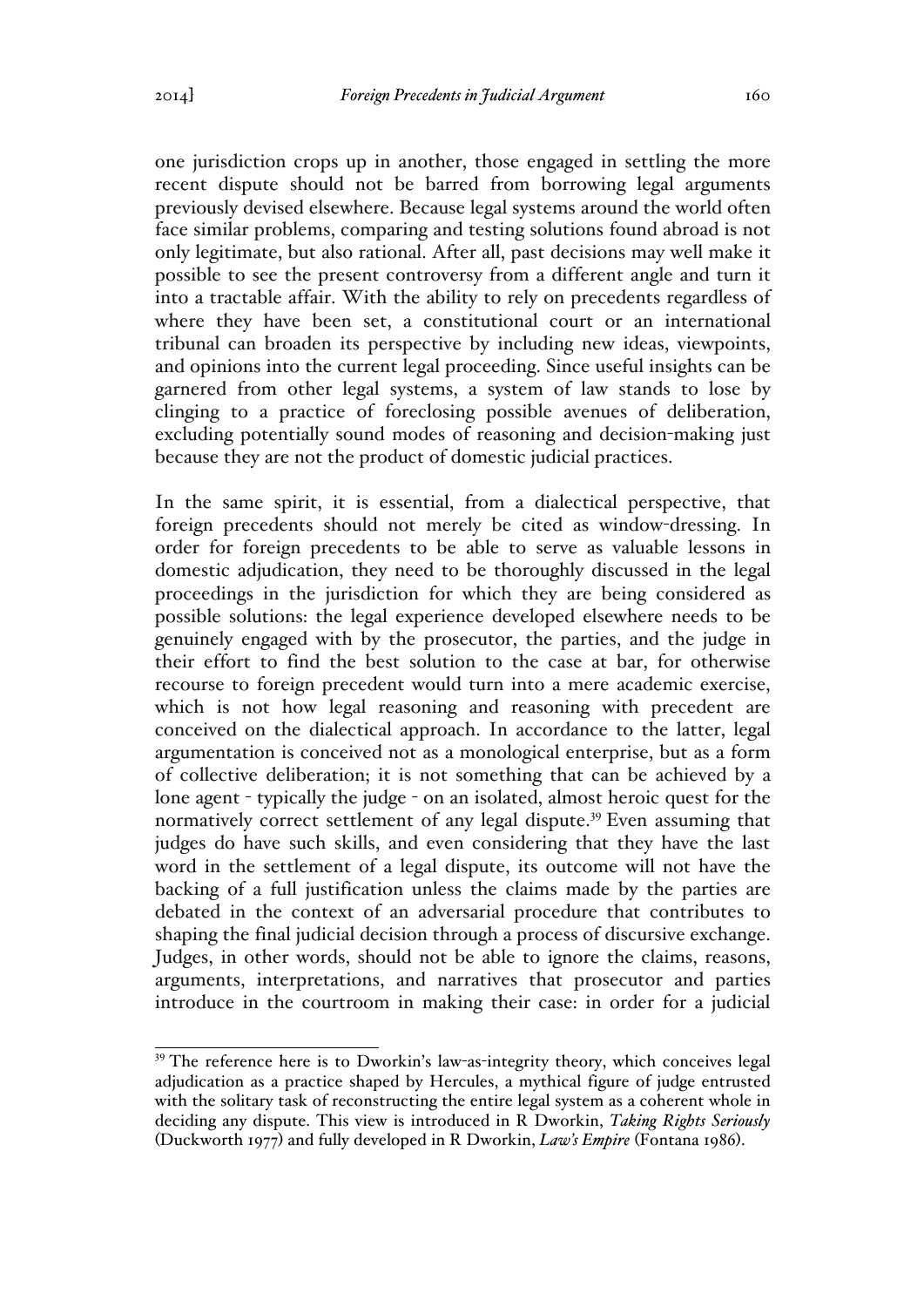opinion to be legitimate, it must take into account the full spectrum of possibilities laid out by prosecutor and parties through a procedure that makes it possible for them to hear and challenge each other's claims.<sup>40</sup>

In conclusion, on a dialectical approach, which views reasoning in law as a structurally open process that can legitimately bring outside sources of adjudication into the legal proceeding, adversarial procedures and discussion are central to the process of legal reasoning. The only condition is that those sources come into the legal proceeding through a process of discussion. For it defeats the purpose of adjudication to introduce reasons and decisions into it uncritically, without the benefit of adversarial scrutiny through the participation of prosecutor and parties.

#### $\mathbf{V}$ . **CONCLUSION**

In this paper, we have set out to offer a qualified justification for a practice that has become widespread among courts in several jurisdictions across the world: that of settling domestic disputes by recourse to foreign precedents. To this end we blocked out a dialectical theory of legal reasoning as an activity structured by communicative exchanges between the parties in a courtroom and governed by general principles of discursive rationality. Legal reasoning, we argued, can thus be understood as an openended dialectical enterprise defined by two components, one of which is structural (the adversarial procedure) and the other substantive (the principles of rationality). What makes it open-ended is both the structure (that of a debate) and the substantive principles, since these are solid enough that they cannot be dismissed, so they have a role in shaping the discussion, and yet they are not so specific that they can fully determine its outcome. The gist of the argument, thus, was that this view of legal reasoning adequately captures the nature of authority in law and that of recourse to precedents (including foreign ones) in legal adjudication.

The theory we defended recognises both the context-sensitive nature of legal reasoning and its discursively rational character. On the one hand, we claimed that from a dialectical perspective, no deliberative activity carried out in legal proceedings is fully legitimate unless it is grounded in adversarial structures enabling all the parties affected by the judicial decision to discuss and scrutinise the arguments and narratives offered by the counterparties. This is a process through which not only the outcome, but also the structure of legal reasoning in adjudication cannot be predetermined. That is, a decisive factor in determining the structure and

<sup>40</sup> This point is discussed at length in P Sommaggio, *Contraddittorio, Giudizio, Mediazione* (Franco Angeli 2012), 139–42.